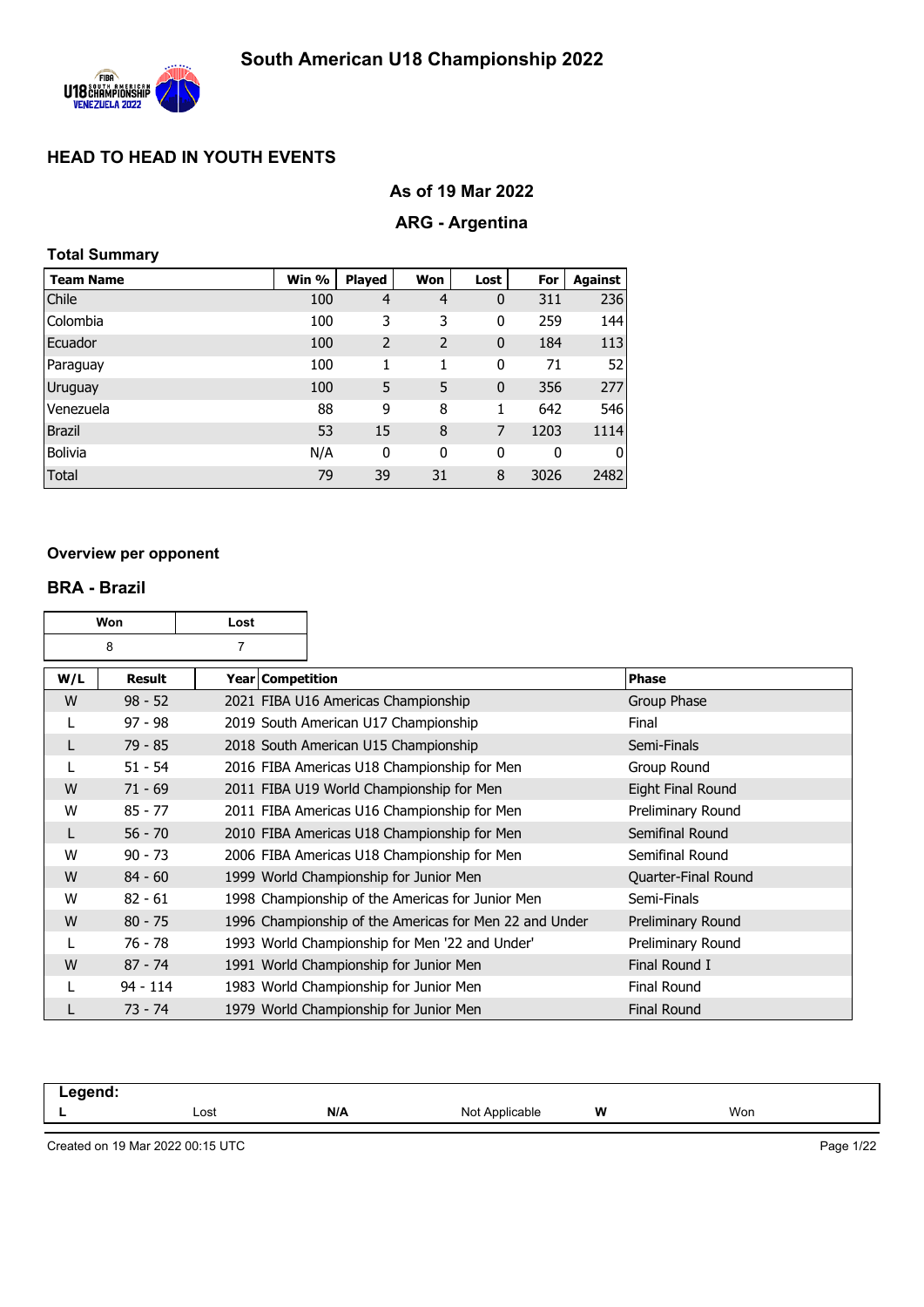

## **As of 19 Mar 2022**

### **ARG - Argentina**

### **CHI - Chile**

| Won<br>Lost |                            |  |  |                                             |                    |
|-------------|----------------------------|--|--|---------------------------------------------|--------------------|
| 0<br>4      |                            |  |  |                                             |                    |
| W/L         | Year Competition<br>Result |  |  |                                             | <b>Phase</b>       |
| W           | $90 - 38$                  |  |  | 2021 FIBA U16 Americas Championship         | Quarter-Finals     |
| W           | 76 - 66                    |  |  | 2018 FIBA U18 Americas Championship         | Group Phase        |
| W           | $72 - 64$                  |  |  | 2018 South American U15 Championship        | Group Phase        |
| W           | $73 - 68$                  |  |  | 2016 FIBA Americas U18 Championship for Men | <b>Final Round</b> |

## **COL - Colombia**

|     | Won        | Lost |                  |                                             |  |                   |
|-----|------------|------|------------------|---------------------------------------------|--|-------------------|
|     | 3          |      |                  |                                             |  |                   |
| W/L | Result     |      | Year Competition |                                             |  | <b>Phase</b>      |
| W   | $102 - 51$ |      |                  | 2019 South American U17 Championship        |  | Group Phase       |
| W   | 77 - 48    |      |                  | 2018 South American U15 Championship        |  | Group Phase       |
| W   | $80 - 45$  |      |                  | 2012 FIBA Americas U18 Championship for Men |  | Preliminary Round |

### **ECU - Ecuador**

|     | Won           | Lost |                  |                                      |               |
|-----|---------------|------|------------------|--------------------------------------|---------------|
|     |               |      |                  |                                      |               |
| W/L | <b>Result</b> |      | Year Competition |                                      | <b>IPhase</b> |
| W   | $102 - 52$    |      |                  | 2019 South American U17 Championship | Semi-Finals   |
| W   | $82 - 61$     |      |                  | 2018 FIBA U18 Americas Championship  | Group Phase   |

## **PAR - Paraguay**

|     | Won       | Lost |                                     |              |
|-----|-----------|------|-------------------------------------|--------------|
|     |           |      |                                     |              |
| W/L | Result    |      | Year Competition                    | <b>Phase</b> |
| W   | $71 - 52$ |      | 2017 FIBA U16 Americas Championship | Group Phase  |

| المسمية<br>_____<br>- - - |      |     |                                         |   |     |
|---------------------------|------|-----|-----------------------------------------|---|-----|
| --                        | Lost | N/A | $N \cap$<br>Applicable<br>$\sim$ $\sim$ | W | Won |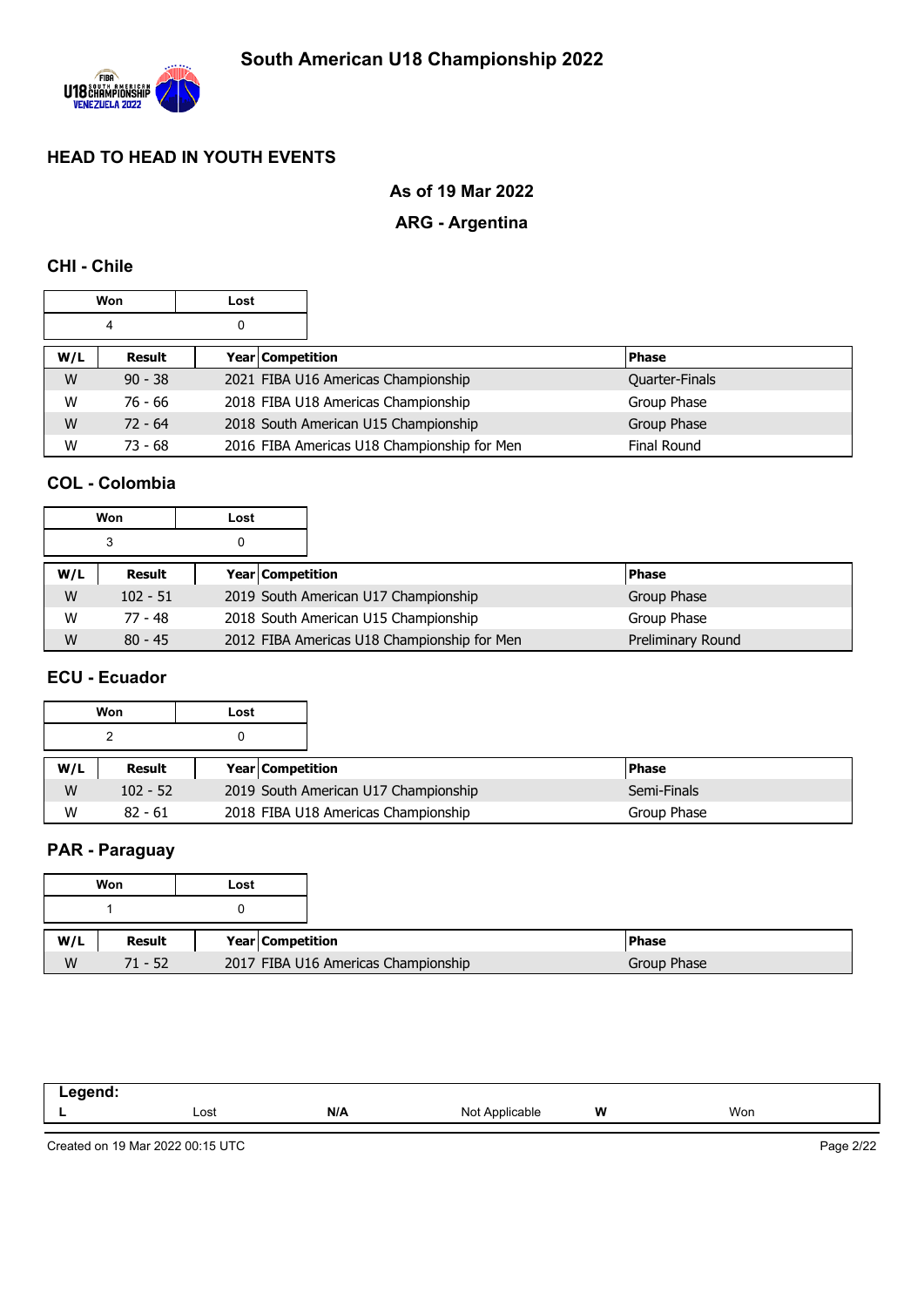

### **As of 19 Mar 2022**

## **ARG - Argentina**

## **URU - Uruguay**

| Won<br>Lost |                            |  |  |                                                 |                       |
|-------------|----------------------------|--|--|-------------------------------------------------|-----------------------|
| 5<br>0      |                            |  |  |                                                 |                       |
| W/L         | Year Competition<br>Result |  |  | <b>Phase</b>                                    |                       |
| W           | $62 - 53$                  |  |  | 2019 FIBA U16 Americas Championship             | <b>Quarter-Finals</b> |
| W           | $73 - 63$                  |  |  | 2019 South American U17 Championship            | Group Phase           |
| W           | $67 - 55$                  |  |  | 2014 FIBA Americas U18 Championship for Men     | Preliminary Round     |
| W           | $86 - 52$                  |  |  | 2008 FIBA Americas U18 Championship for Men     | Qualifying Round      |
| W           | $68 - 54$                  |  |  | 2000 Championship of the Americas for Young Men | Preliminary Round     |

## **VEN - Venezuela**

|     | Won<br>Lost |                  |                                                  |                   |
|-----|-------------|------------------|--------------------------------------------------|-------------------|
|     | 8           |                  |                                                  |                   |
| W/L | Result      | Year Competition |                                                  | <b>Phase</b>      |
| W   | $90 - 87$   |                  | 2019 South American U17 Championship             | Group Phase       |
| W   | $87 - 61$   |                  | 2018 South American U15 Championship             | Group Phase       |
| W   | $64 - 58$   |                  | 2018 South American U15 Championship             | 3rd Place Game    |
| W   | $46 - 39$   |                  | 2017 FIBA U16 Americas Championship              | Group Phase       |
| W   | $71 - 51$   |                  | 2015 FIBA Americas U16 Championship for Men      | Preliminary Round |
| W   | $66 - 58$   |                  | 2009 FIBA Americas U16 Championship for Men      | Semifinal Round   |
|     | $76 - 78$   |                  | 2003 World Championship for Junior Men           | <b>Finals</b>     |
| W   | $75 - 65$   |                  | 1998 Championship of the Americas for Junior Men | Semi-Finals       |
| W   | $67 - 49$   |                  | 1994 Championship of the Americas for Junior Men | Preliminary Round |

| -----<br>-- - |      |     |                           |          |     |  |
|---------------|------|-----|---------------------------|----------|-----|--|
|               | Lost | N/A | Not.<br><b>\pplicable</b> | W<br>. . | Won |  |
|               |      |     |                           |          |     |  |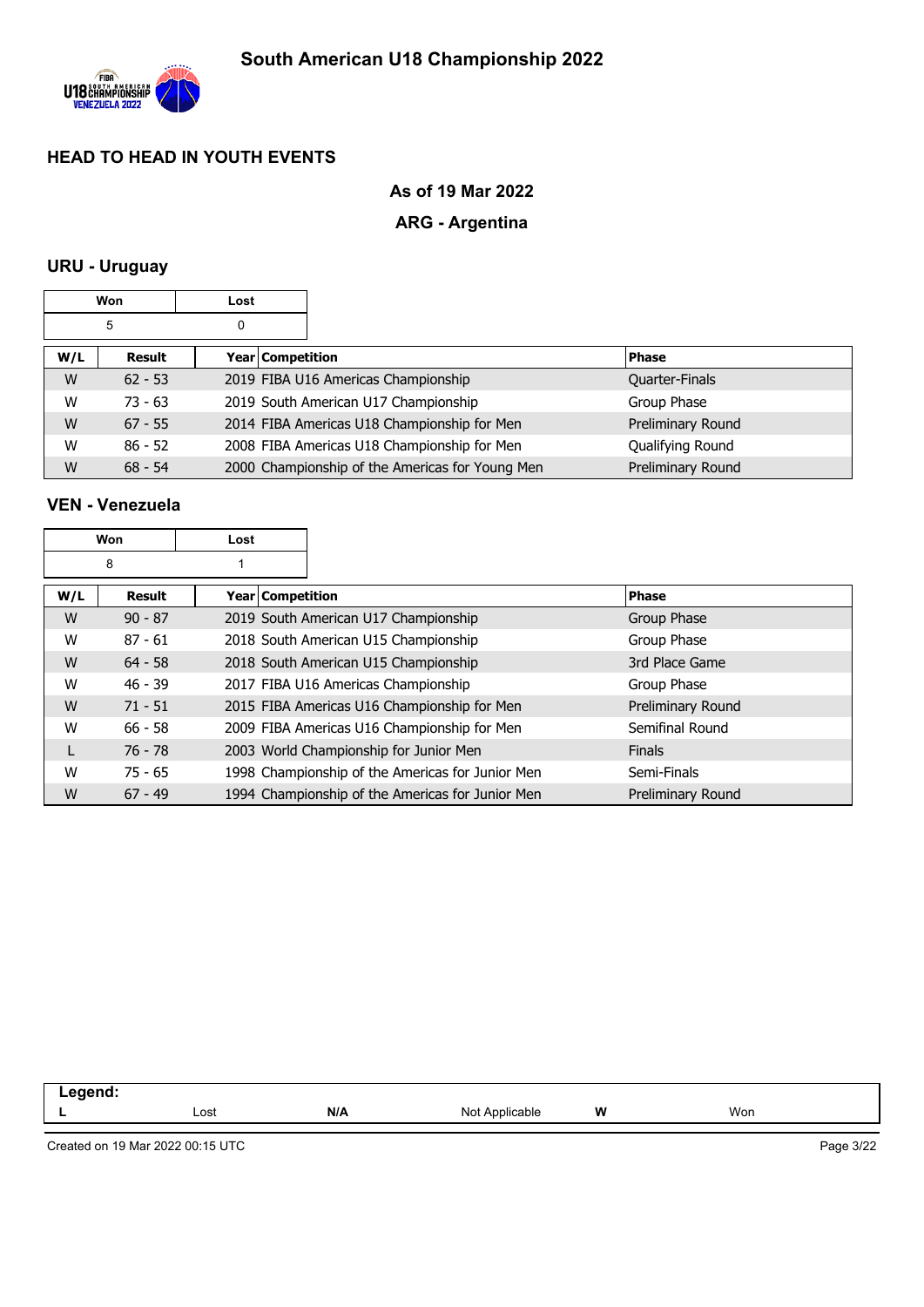

### **As of 19 Mar 2022**

#### **BOL - Bolivia**

| <b>Total Summary</b> |       |              |              |             |              |                |
|----------------------|-------|--------------|--------------|-------------|--------------|----------------|
| <b>Team Name</b>     | Win % | Played       | <b>Won</b>   | Lost        | For          | <b>Against</b> |
| Argentina            | N/A   | 0            | 0            | $\mathbf 0$ | $\mathbf 0$  | $\mathbf 0$    |
| <b>Brazil</b>        | N/A   | 0            | 0            | 0           | 0            | 0              |
| Chile                | N/A   | $\mathbf 0$  | $\mathbf{0}$ | $\bf{0}$    | $\mathbf{0}$ | 0              |
| Colombia             | N/A   | $\mathbf 0$  | 0            | $\mathbf 0$ | 0            | 0              |
| Ecuador              | N/A   | $\mathbf{0}$ | $\mathbf 0$  | $\bf{0}$    | $\mathbf 0$  | 0              |
| Paraguay             | N/A   | $\mathbf{0}$ | 0            | $\mathbf 0$ | $\mathbf{0}$ | 0              |
| Uruguay              | N/A   | $\mathbf{0}$ | $\mathbf{0}$ | $\bf{0}$    | $\mathbf{0}$ | $\bf{0}$       |
| Venezuela            | N/A   | $\mathbf{0}$ | 0            | 0           | 0            | 0              |
| <b>Total</b>         | N/A   | $\mathbf 0$  | $\mathbf 0$  | 0           | 0            | 0              |

**Overview per opponent**

| ------<br>--<br>-- 3 |      |     |                   |   |     |
|----------------------|------|-----|-------------------|---|-----|
|                      | ∟ost | N/A | Not<br>Applicable | W | Won |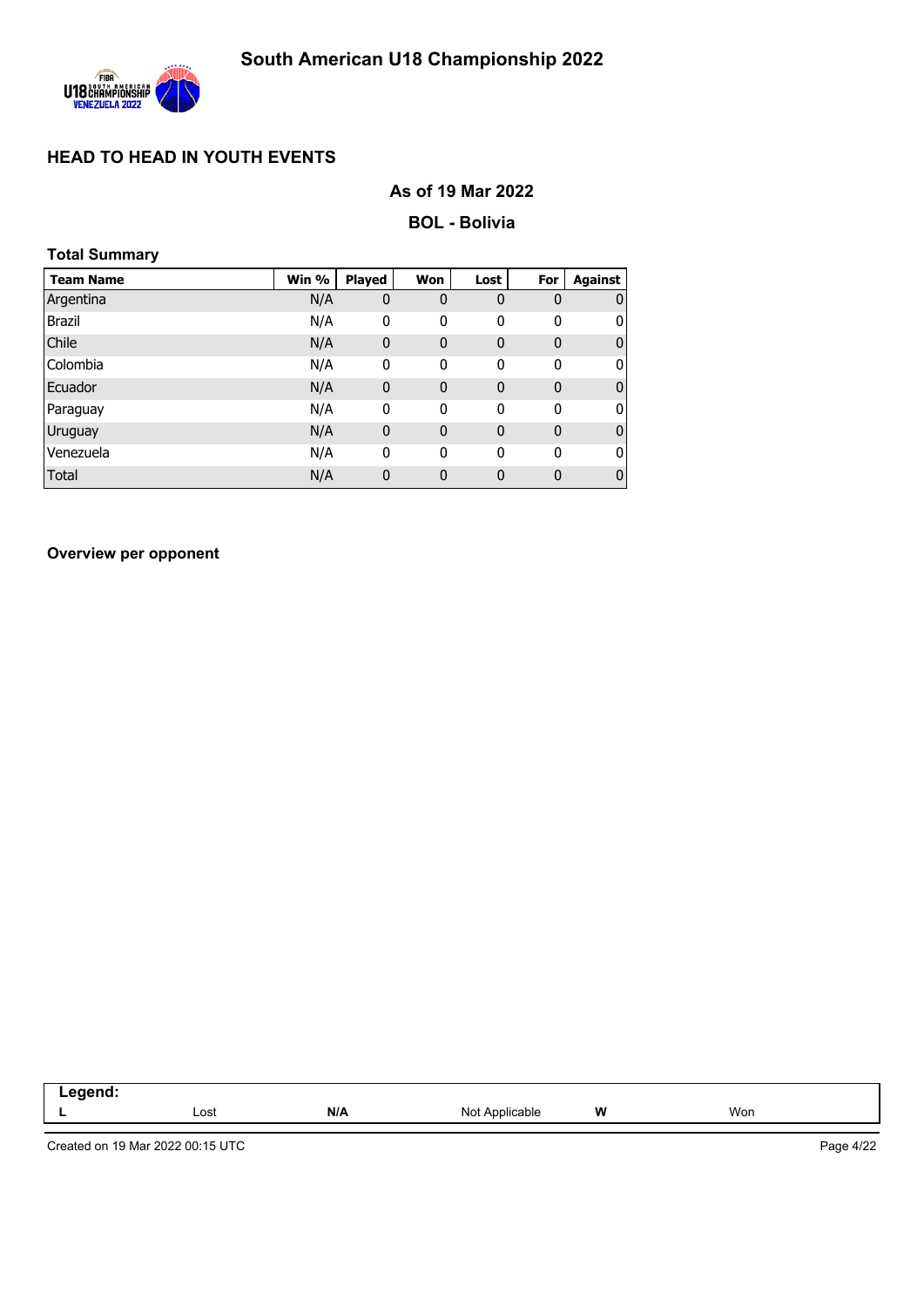

### **As of 19 Mar 2022**

#### **BRA - Brazil**

#### **Total Summary**

| <b>Team Name</b> | Win % | <b>Played</b> | Won         | Lost        | For         | Against     |
|------------------|-------|---------------|-------------|-------------|-------------|-------------|
| Chile            | 100   | 3             | 3           | 0           | 205         | 151         |
| Ecuador          | 100   | 2             | 2           | 0           | 177         | 99          |
| Paraguay         | 100   | 1             | 1           | $\mathbf 0$ | 85          | 45          |
| Uruguay          | 77    | 9             | 7           | 2           | 697         | 583         |
| Argentina        | 46    | 15            | 7           | 8           | 1114        | 1203        |
| Venezuela        | 20    | 5             |             | 4           | 358         | 389         |
| <b>Bolivia</b>   | N/A   | $\mathbf 0$   | $\mathbf 0$ | $\mathbf 0$ | $\mathbf 0$ | $\mathbf 0$ |
| Colombia         | N/A   | 0             | 0           | 0           | 0           | 0           |
| <b>Total</b>     | 60    | 35            | 21          | 14          | 2636        | 2470        |

#### **Overview per opponent**

#### **ARG - Argentina**

|     | Won           | Lost               |                                                        |                     |
|-----|---------------|--------------------|--------------------------------------------------------|---------------------|
|     | 7             | 8                  |                                                        |                     |
| W/L | <b>Result</b> | Year   Competition |                                                        | <b>Phase</b>        |
| L   | $52 - 98$     |                    | 2021 FIBA U16 Americas Championship                    | Group Phase         |
| W   | $98 - 97$     |                    | 2019 South American U17 Championship                   | Final               |
| W   | $85 - 79$     |                    | 2018 South American U15 Championship                   | Semi-Finals         |
| W   | $54 - 51$     |                    | 2016 FIBA Americas U18 Championship for Men            | Group Round         |
| L   | $69 - 71$     |                    | 2011 FIBA U19 World Championship for Men               | Eight Final Round   |
|     | $77 - 85$     |                    | 2011 FIBA Americas U16 Championship for Men            | Preliminary Round   |
| W   | $70 - 56$     |                    | 2010 FIBA Americas U18 Championship for Men            | Semifinal Round     |
|     | $73 - 90$     |                    | 2006 FIBA Americas U18 Championship for Men            | Semifinal Round     |
| L   | $60 - 84$     |                    | 1999 World Championship for Junior Men                 | Quarter-Final Round |
|     | $61 - 82$     |                    | 1998 Championship of the Americas for Junior Men       | Semi-Finals         |
|     | $75 - 80$     |                    | 1996 Championship of the Americas for Men 22 and Under | Preliminary Round   |
| W   | $78 - 76$     |                    | 1993 World Championship for Men '22 and Under'         | Preliminary Round   |
|     | $74 - 87$     |                    | 1991 World Championship for Junior Men                 | Final Round I       |
| W   | 114 - 94      |                    | 1983 World Championship for Junior Men                 | Final Round         |
| W   | $74 - 73$     |                    | 1979 World Championship for Junior Men                 | <b>Final Round</b>  |

| .<br>-- 9<br>----- |      |     |                   |   |     |
|--------------------|------|-----|-------------------|---|-----|
|                    | Lost | N/A | Not<br>Applicable | W | Won |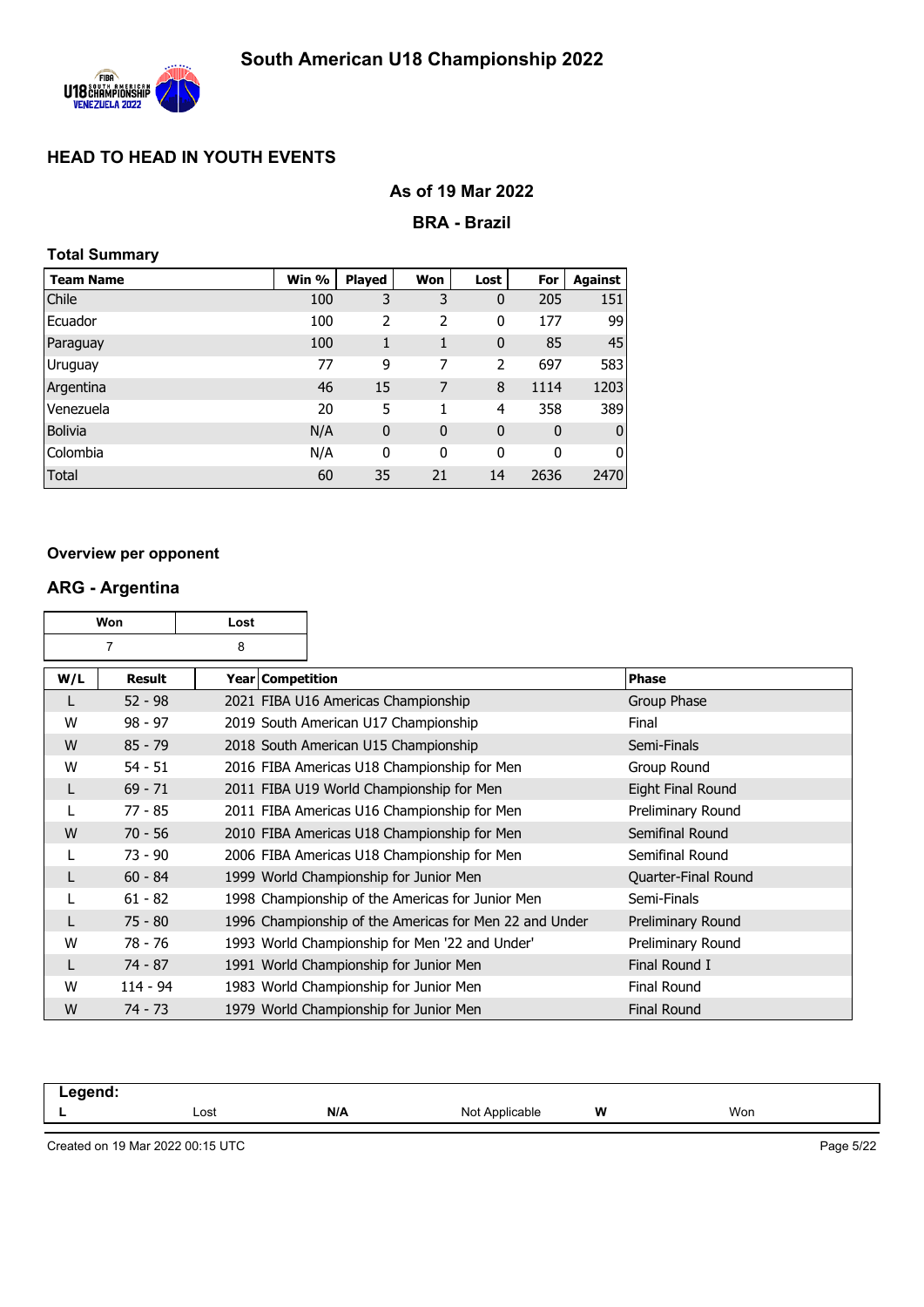

### **As of 19 Mar 2022**

**BRA - Brazil**

### **CHI - Chile**

|     | Won       | Lost |                  |                                             |                    |
|-----|-----------|------|------------------|---------------------------------------------|--------------------|
|     | 3         |      |                  |                                             |                    |
| W/L | Result    |      | Year Competition |                                             | <b>Phase</b>       |
| W   | $73 - 41$ |      |                  | 2021 FIBA U16 Americas Championship         | Classification 5-8 |
| W   | $70 - 56$ |      |                  | 2019 South American U17 Championship        | Group Phase        |
| W   | $62 - 54$ |      |                  | 2011 FIBA Americas U16 Championship for Men | <b>Final Round</b> |

### **ECU - Ecuador**

|     | Won       | Lost |                         |                                      |              |
|-----|-----------|------|-------------------------|--------------------------------------|--------------|
|     |           |      |                         |                                      |              |
| W/L | Result    |      | <b>Year Competition</b> |                                      | <b>Phase</b> |
| W   | $90 - 43$ |      |                         | 2019 South American U17 Championship | Group Phase  |
| W   | $87 - 56$ |      |                         | 2018 South American U15 Championship | Group Phase  |

#### **PAR - Paraguay**

|     | Won       | Lost |                  |                                      |               |
|-----|-----------|------|------------------|--------------------------------------|---------------|
|     |           |      |                  |                                      |               |
| W/L | Result    |      | Year Competition |                                      | <b>IPhase</b> |
| W   | $85 - 45$ |      |                  | 2018 South American U15 Championship | Group Phase   |

| $-200$<br>_____ |      |     |                   |   |     |
|-----------------|------|-----|-------------------|---|-----|
|                 | Lost | N/A | Applicable<br>Not | W | Won |
|                 |      |     |                   |   |     |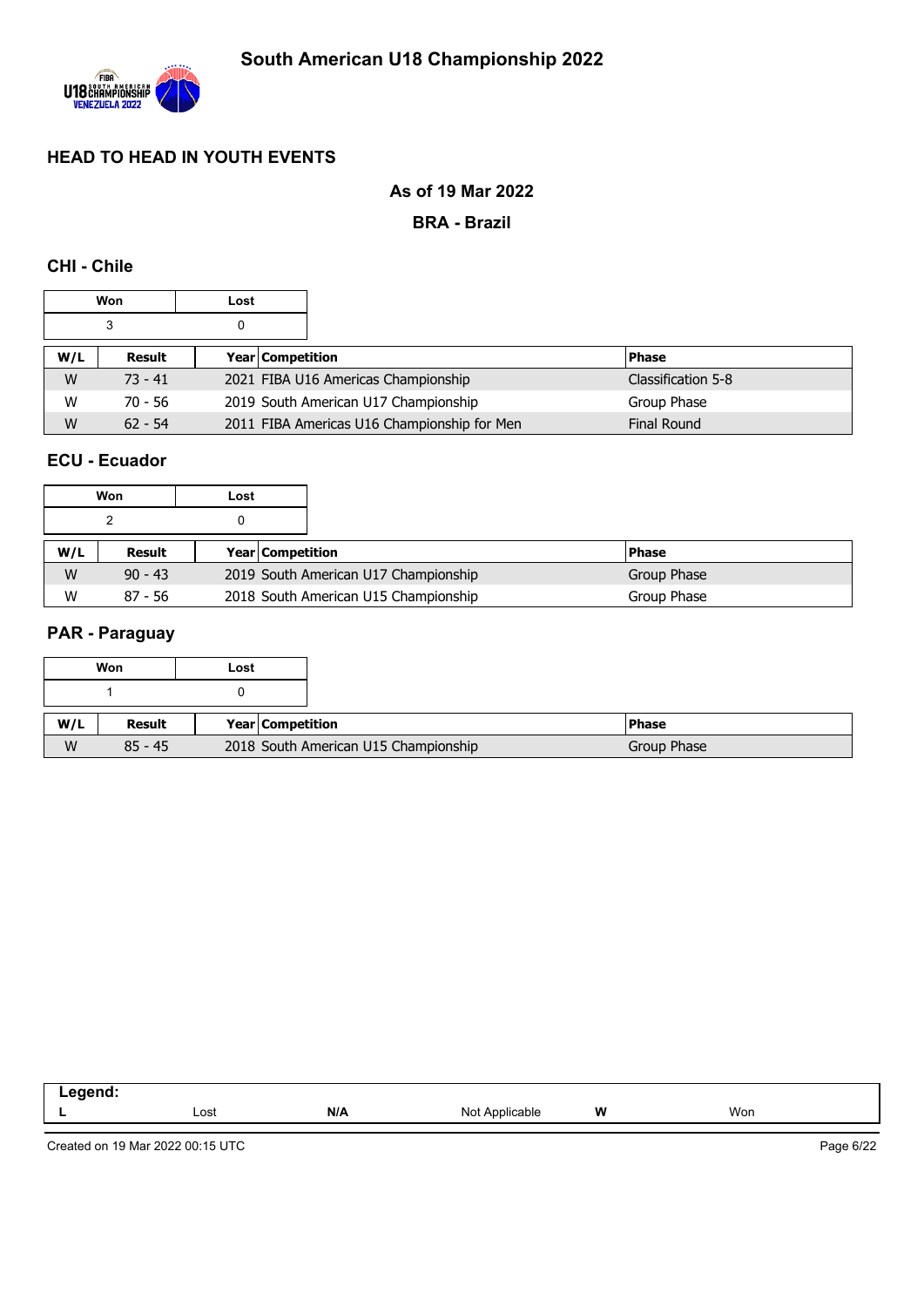

### **As of 19 Mar 2022**

**BRA - Brazil**

## **URU - Uruguay**

|     | Won        | Lost             |                                                  |                        |
|-----|------------|------------------|--------------------------------------------------|------------------------|
|     | 7          | 2                |                                                  |                        |
| W/L | Result     | Year Competition |                                                  | <b>Phase</b>           |
| L   | $55 - 68$  |                  | 2019 FIBA U16 Americas Championship              | Group Phase            |
| W   | $72 - 63$  |                  | 2019 South American U17 Championship             | Semi-Finals            |
| L   | $63 - 66$  |                  | 2018 South American U15 Championship             | Group Phase            |
| W   | $65 - 57$  |                  | 2018 South American U15 Championship             | Final                  |
| W   | $97 - 55$  |                  | 2014 FIBA Americas U18 Championship for Men      | Reclassification Round |
| W   | $71 - 64$  |                  | 2010 FIBA Americas U18 Championship for Men      | Qualifying Round       |
| W   | $71 - 66$  |                  | 2006 FIBA Americas U18 Championship for Men      | Qualifiyng Round       |
| W   | $107 - 70$ |                  | 1994 Championship of the Americas for Junior Men | Preliminary Round      |
| W   | $96 - 74$  |                  | 1979 World Championship for Junior Men           | Preliminary Round      |

### **VEN - Venezuela**

|     | Won       | Lost |                                                  |                       |
|-----|-----------|------|--------------------------------------------------|-----------------------|
|     |           | 4    |                                                  |                       |
| W/L | Result    |      | <b>Year Competition</b>                          | <b>Phase</b>          |
|     | $58 - 81$ |      | 2009 FIBA Americas U16 Championship for Men      | Qualifying Round      |
|     | 76 - 78   |      | 2002 FIBA Americas Championship U18              | Qualifiyng Round      |
|     | $73 - 78$ |      | 1998 Championship of the Americas for Junior Men | Preliminary Round     |
| W   | 74 - 70   |      | 1998 Championship of the Americas for Junior Men | Final                 |
|     | $77 - 82$ |      | 1994 Championship of the Americas for Junior Men | <b>Quarter-Finals</b> |

| -- 3 |      |     |                               |   |     |  |
|------|------|-----|-------------------------------|---|-----|--|
|      | Lost | N/A | NM†<br>Applicable<br>$\cdots$ | W | Won |  |
|      |      |     |                               |   |     |  |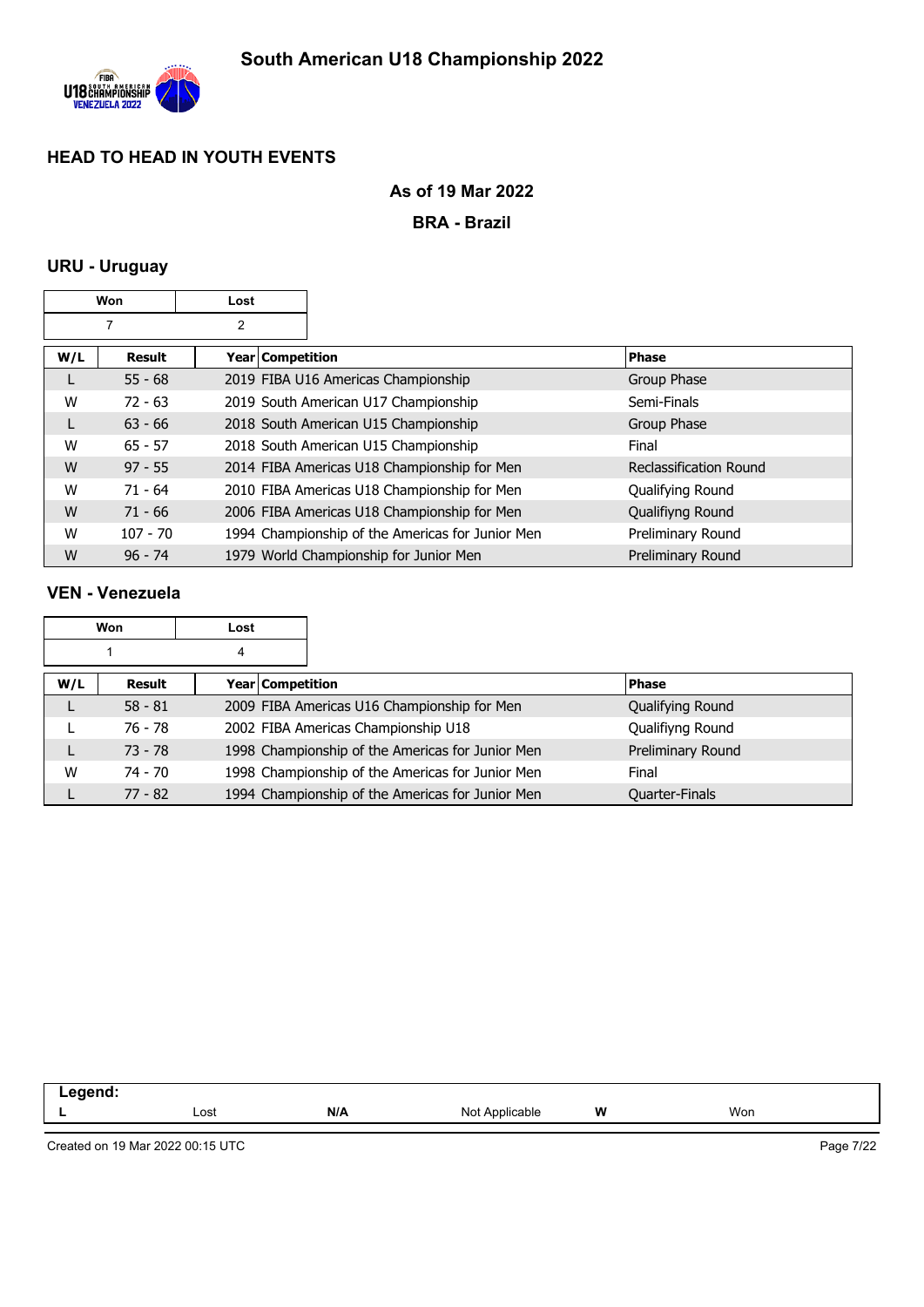

### **As of 19 Mar 2022**

**CHI - Chile**

|  | <b>Total Summary</b> |  |
|--|----------------------|--|
|  |                      |  |

| <b>Team Name</b> | Win %       | <b>Played</b>  | Won            | Lost        | For  | Against |
|------------------|-------------|----------------|----------------|-------------|------|---------|
| Colombia         | 100         | T              |                | 0           | 88   | 45      |
| Paraguay         | 100         | 1              | 1              | 0           | 73   | 43      |
| <b>Uruguay</b>   | 100         | $\overline{2}$ | $\overline{2}$ | $\mathbf 0$ | 130  | 127     |
| Ecuador          | 66          | 3              | 2              | 1           | 227  | 177     |
| Argentina        | $\mathbf 0$ | $\overline{4}$ | $\mathbf{0}$   | 4           | 236  | 311     |
| Venezuela        | 0           | 2              | 0              | 2           | 131  | 163     |
| <b>Brazil</b>    | $\mathbf 0$ | 3              | $\mathbf 0$    | 3           | 151  | 205     |
| <b>Bolivia</b>   | N/A         | 0              | 0              | 0           | 0    | 0       |
| Total            | 38          | 16             | 6              | 10          | 1036 | 1071    |

#### **Overview per opponent**

# **ARG - Argentina**

|     | Won       | Lost             |                                             |                |
|-----|-----------|------------------|---------------------------------------------|----------------|
|     | 0         | 4                |                                             |                |
| W/L | Result    | Year Competition |                                             | <b>Phase</b>   |
|     | $38 - 90$ |                  | 2021 FIBA U16 Americas Championship         | Quarter-Finals |
|     | $66 - 76$ |                  | 2018 FIBA U18 Americas Championship         | Group Phase    |
|     | $64 - 72$ |                  | 2018 South American U15 Championship        | Group Phase    |
|     | $68 - 73$ |                  | 2016 FIBA Americas U18 Championship for Men | Final Round    |

### **BRA - Brazil**

|     | Won       | Lost |                         |                                             |                    |
|-----|-----------|------|-------------------------|---------------------------------------------|--------------------|
|     | 0         |      |                         |                                             |                    |
| W/L | Result    |      | <b>Year Competition</b> |                                             | <b>IPhase</b>      |
|     | $41 - 73$ |      |                         | 2021 FIBA U16 Americas Championship         | Classification 5-8 |
|     | $56 - 70$ |      |                         | 2019 South American U17 Championship        | Group Phase        |
|     | $54 - 62$ |      |                         | 2011 FIBA Americas U16 Championship for Men | <b>Final Round</b> |

| . |      |     |                           |   |     |
|---|------|-----|---------------------------|---|-----|
|   | Lost | N/A | Nl∩t<br>minc<br>ഫല<br>ישי | W | Won |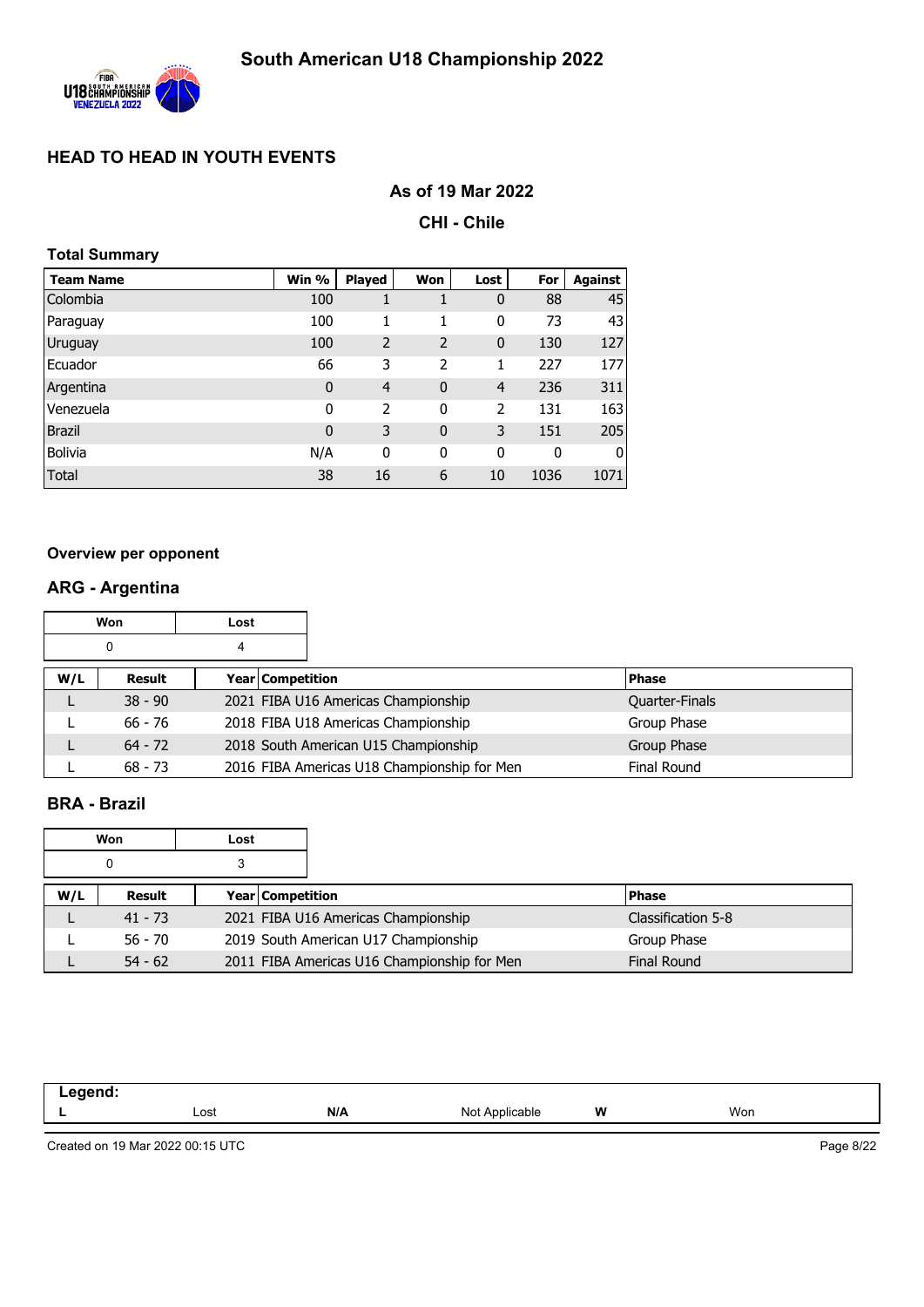

### **As of 19 Mar 2022**

**CHI - Chile**

## **COL - Colombia**

|          | Won           | Lost |                                      |
|----------|---------------|------|--------------------------------------|
|          |               |      |                                      |
|          | <b>Result</b> |      | <b>Year Competition</b>              |
| W/L<br>W | $88 - 45$     |      | 2018 South American U15 Championship |

#### **ECU - Ecuador**

|     | Won       | Lost |                  |                                      |                    |
|-----|-----------|------|------------------|--------------------------------------|--------------------|
|     | 2         |      |                  |                                      |                    |
| W/L | Result    |      | Year Competition |                                      | <b>Phase</b>       |
|     | $68 - 69$ |      |                  | 2019 South American U17 Championship | Group Phase        |
| W   | $74 - 62$ |      |                  | 2018 FIBA U18 Americas Championship  | Group Phase        |
| W   | $85 - 46$ |      |                  | 2018 South American U15 Championship | Classification 5-8 |

#### **PAR - Paraguay**

|     | Won       | Lost             |                                      |  |
|-----|-----------|------------------|--------------------------------------|--|
|     |           |                  |                                      |  |
| W/L | Result    | Year Competition |                                      |  |
| W   | $73 - 43$ |                  | 2018 South American U15 Championship |  |

## **URU - Uruguay**

|     | Won       | Lost |                         |                                             |                    |
|-----|-----------|------|-------------------------|---------------------------------------------|--------------------|
|     |           |      |                         |                                             |                    |
| W/L | Result    |      | <b>Year Competition</b> |                                             | <b>Phase</b>       |
| W   | $64 - 62$ |      |                         | 2013 FIBA Americas U16 Championship for Men | Qualifiyng Round   |
| W   | $66 - 65$ |      |                         | 2013 FIBA Americas U16 Championship for Men | <b>Final Round</b> |

| Lost | N/A | Not<br>$\sqrt{n}$<br>ગાcable | W<br> | Won |
|------|-----|------------------------------|-------|-----|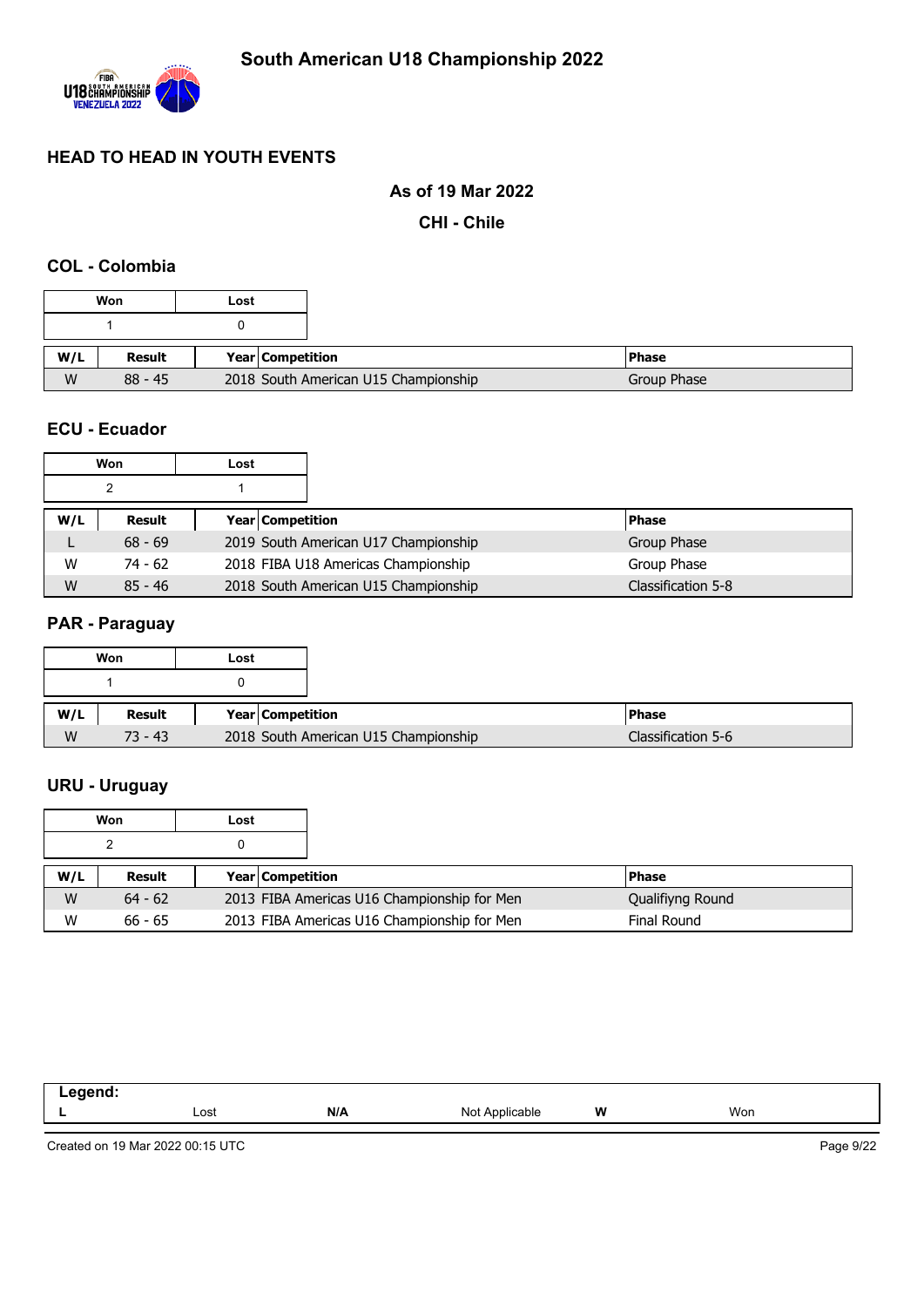

### **As of 19 Mar 2022**

**CHI - Chile**

### **VEN - Venezuela**

|     | Won                        | Lost |                                      |                    |
|-----|----------------------------|------|--------------------------------------|--------------------|
|     |                            |      |                                      |                    |
| W/L | Result<br>Year Competition |      |                                      | <b>Phase</b>       |
|     | $74 - 87$                  |      | 2019 South American U17 Championship | Classification 5-6 |
|     | $57 - 76$                  |      | 2018 South American U15 Championship | Group Phase        |

| . |      |     |                                                           |   |     |  |
|---|------|-----|-----------------------------------------------------------|---|-----|--|
|   | Lost | N/A | Not<br>licable<br>Anni<br>$\cdot$ $\cdot$ $\cdot$ $\cdot$ | W | Won |  |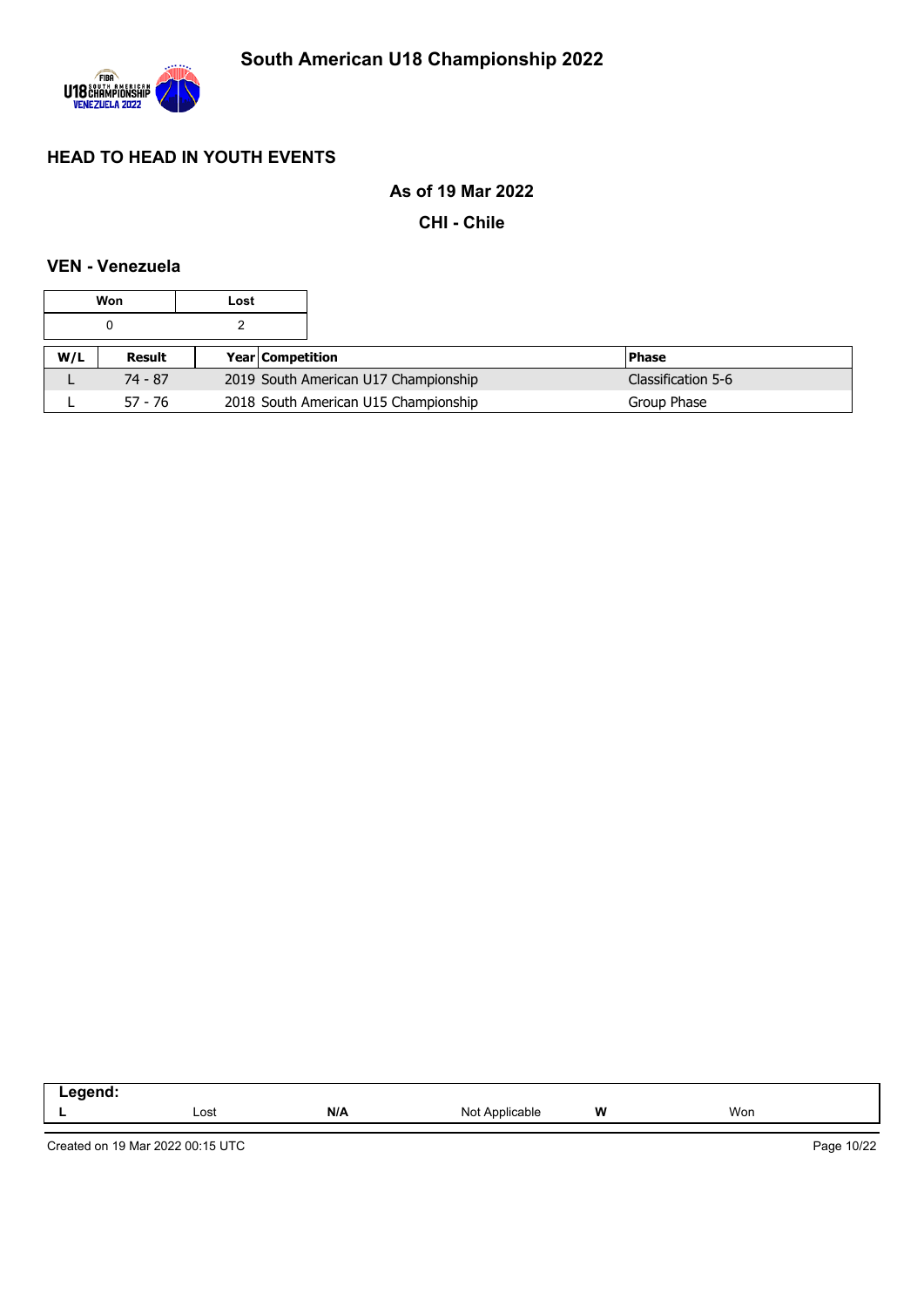

### **As of 19 Mar 2022**

#### **COL - Colombia**

### **Total Summary**

| <b>Team Name</b> | Win %       | Played      | Won          | Lost           | For          | Against        |
|------------------|-------------|-------------|--------------|----------------|--------------|----------------|
| Chile            | $\mathbf 0$ |             | 0            | 1              | 45           | 88             |
| Ecuador          | 0           | 1           | 0            | 1              | 72           | 77I            |
| Paraguay         | $\bf{0}$    | 1           | $\mathbf 0$  | 1              | 56           | 62             |
| Uruguay          | 0           | 1           | 0            | 1              | 49           | 87             |
| Venezuela        | $\mathbf 0$ | 2           | $\mathbf 0$  | $\overline{2}$ | 106          | 156            |
| Argentina        | 0           | 3           | 0            | 3              | 144          | 259            |
| <b>Bolivia</b>   | N/A         | $\mathbf 0$ | $\mathbf 0$  | $\mathbf 0$    | $\mathbf 0$  | $\overline{0}$ |
| <b>Brazil</b>    | N/A         | 0           | 0            | 0              | $\mathbf{0}$ | $\overline{0}$ |
| <b>Total</b>     | $\mathbf 0$ | 9           | $\mathbf{0}$ | 9              | 472          | 729            |

#### **Overview per opponent**

## **ARG - Argentina**

|     | Won        | Lost |                                      |                                             |              |                   |
|-----|------------|------|--------------------------------------|---------------------------------------------|--------------|-------------------|
|     | 0          |      |                                      |                                             |              |                   |
| W/L | Result     |      | Year Competition                     |                                             | <b>Phase</b> |                   |
|     | $51 - 102$ |      |                                      | 2019 South American U17 Championship        |              | Group Phase       |
|     | 48 - 77    |      | 2018 South American U15 Championship |                                             | Group Phase  |                   |
|     | $45 - 80$  |      |                                      | 2012 FIBA Americas U18 Championship for Men |              | Preliminary Round |

### **CHI - Chile**

|     | Won       | Lost |                  |                                      |  |
|-----|-----------|------|------------------|--------------------------------------|--|
|     |           |      |                  |                                      |  |
| W/L | Result    |      | Year Competition |                                      |  |
|     | $45 - 88$ |      |                  | 2018 South American U15 Championship |  |

| ------<br>______<br>--- |      |     |                                                   |   |     |  |
|-------------------------|------|-----|---------------------------------------------------|---|-----|--|
| -                       | Lost | N/A | N <sub>10</sub><br>$n$ nnlice $n$<br>. .<br>1101F | W | Won |  |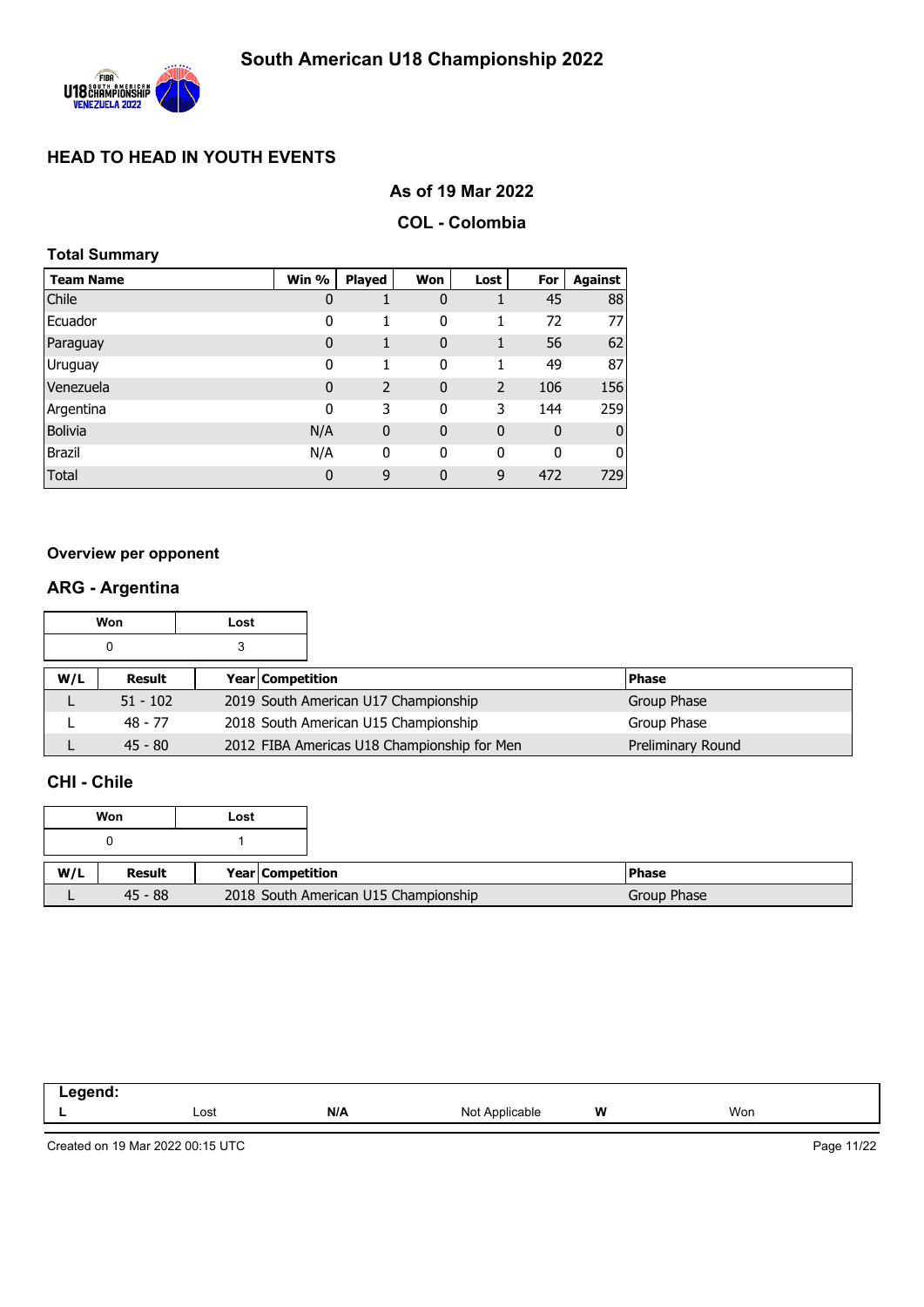

### **As of 19 Mar 2022**

### **COL - Colombia**

### **ECU - Ecuador**

|     | Won       | Lost                                 |
|-----|-----------|--------------------------------------|
|     |           |                                      |
| W/L | Result    | Year   Competition                   |
|     | $72 - 77$ | 2018 South American U15 Championship |

## **PAR - Paraguay**

|     | Won       | Lost |                    |                                      |                    |
|-----|-----------|------|--------------------|--------------------------------------|--------------------|
|     |           |      |                    |                                      |                    |
| W/L | Result    |      | Year   Competition |                                      | <b>Phase</b>       |
|     | $56 - 62$ |      |                    | 2018 South American U15 Championship | Classification 5-8 |

## **URU - Uruguay**

|     | Won       | Lost |                                      |  |
|-----|-----------|------|--------------------------------------|--|
|     |           |      |                                      |  |
|     |           |      |                                      |  |
| W/L | Result    |      | <b>Year Competition</b>              |  |
|     | $49 - 87$ |      | 2019 South American U17 Championship |  |

#### **VEN - Venezuela**

|     | Won       | Lost |                         |                                      |              |
|-----|-----------|------|-------------------------|--------------------------------------|--------------|
|     |           |      |                         |                                      |              |
| W/L | Result    |      | <b>Year Competition</b> |                                      | <b>Phase</b> |
|     | $52 - 92$ |      |                         | 2019 South American U17 Championship | Group Phase  |
|     | $54 - 64$ |      |                         | 2018 South American U15 Championship | Group Phase  |

| ----- |      |     |                          |   |     |
|-------|------|-----|--------------------------|---|-----|
| -     | Lost | N/A | N <sub>Ic</sub><br>11011 | W | Won |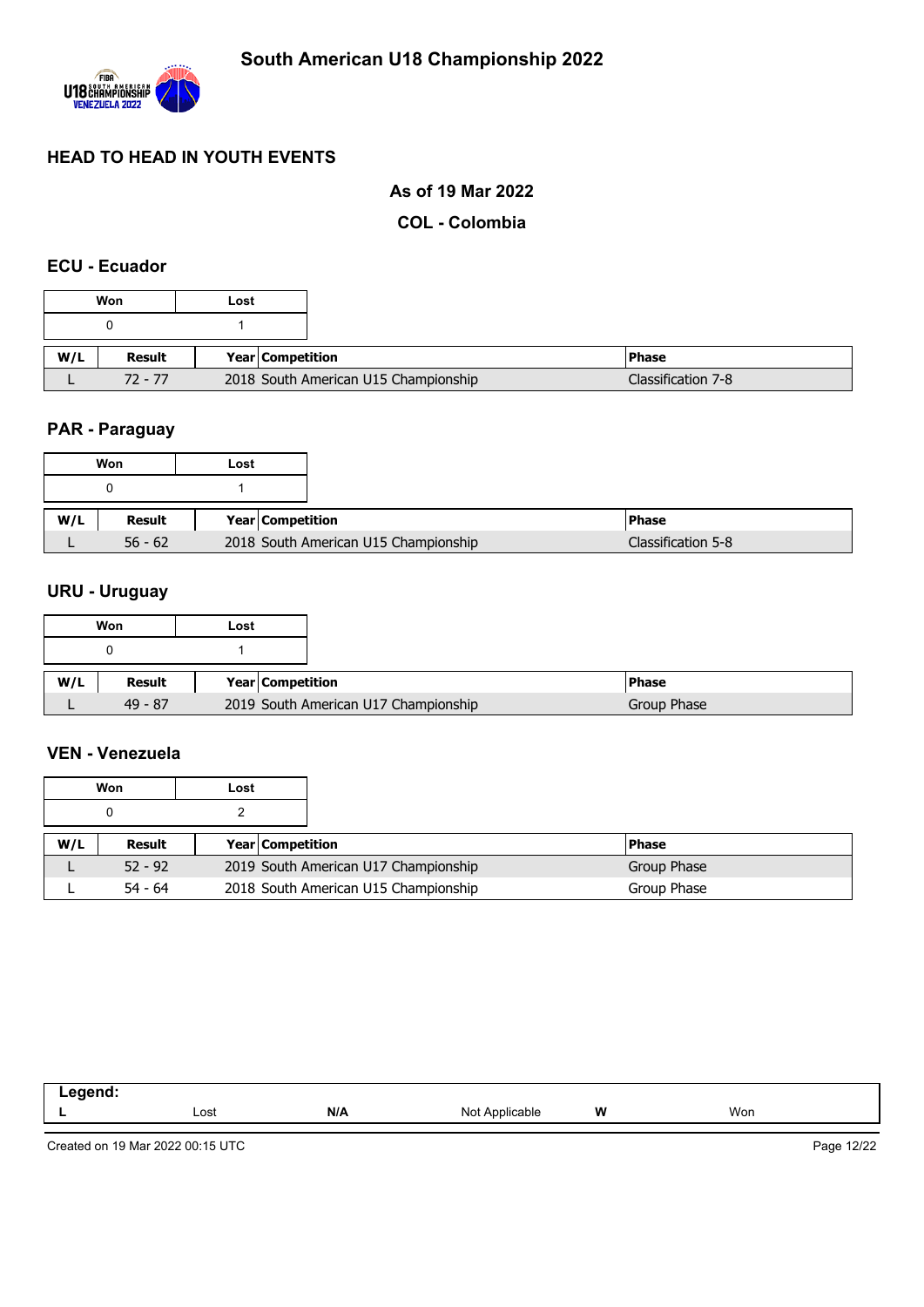

### **As of 19 Mar 2022**

### **ECU - Ecuador**

### **Total Summary**

| <b>Team Name</b> | Win %       | <b>Played</b>  | Won            | Lost           | For         | <b>Against</b>   |
|------------------|-------------|----------------|----------------|----------------|-------------|------------------|
| Colombia         | 100         |                |                | 0              | 77          | 72               |
| Chile            | 33          | 3              |                | 2              | 177         | 227              |
| <b>Brazil</b>    | 0           | 2              | $\mathbf 0$    | $\overline{2}$ | 99          | 177              |
| Argentina        | 0           | $\overline{2}$ | 0              | $\overline{2}$ | 113         | 184              |
| Paraguay         | $\mathbf 0$ | 1              | $\mathbf 0$    | 1              | 60          | 61               |
| Uruguay          | $\mathbf 0$ | 2              | 0              | 2              | 106         | 158              |
| Venezuela        | N/A         | $\mathbf 0$    | $\mathbf 0$    | $\mathbf 0$    | $\mathbf 0$ | $\boldsymbol{0}$ |
| <b>Bolivia</b>   | N/A         | 0              | 0              | 0              | 0           | $\overline{0}$   |
| <b>Total</b>     | 18          | 11             | $\overline{2}$ | 9              | 632         | 879              |

#### **Overview per opponent**

### **ARG - Argentina**

|     | Won        | Lost |                         |                                      |              |
|-----|------------|------|-------------------------|--------------------------------------|--------------|
|     |            |      |                         |                                      |              |
| W/L | Result     |      | <b>Year Competition</b> |                                      | <b>Phase</b> |
|     | $52 - 102$ |      |                         | 2019 South American U17 Championship | Semi-Finals  |
|     | $61 - 82$  |      |                         | 2018 FIBA U18 Americas Championship  | Group Phase  |

## **BRA - Brazil**

|     | Won       | Lost |                         |                                      |             |
|-----|-----------|------|-------------------------|--------------------------------------|-------------|
|     |           |      |                         |                                      |             |
| W/L | Result    |      | <b>Year Competition</b> |                                      | l Phase     |
|     | $43 - 90$ |      |                         | 2019 South American U17 Championship | Group Phase |
|     | $56 - 87$ |      |                         | 2018 South American U15 Championship | Group Phase |

| <br>Lost | N/A | Nl∩t<br>$N$ nnliga<br>⋯ | W | Won |
|----------|-----|-------------------------|---|-----|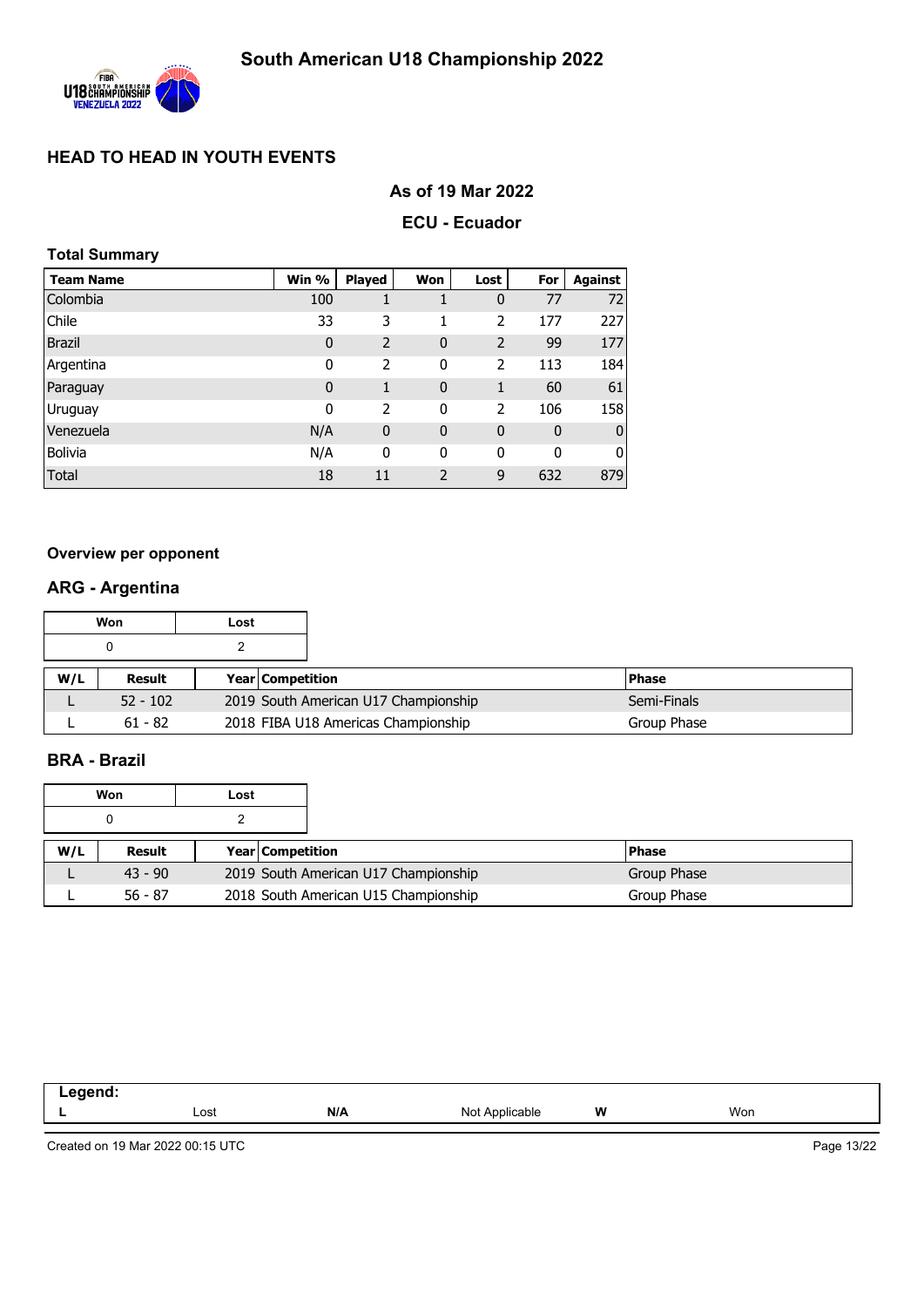

### **As of 19 Mar 2022**

### **ECU - Ecuador**

### **CHI - Chile**

|     | Won       | Lost |                  |                                      |                    |
|-----|-----------|------|------------------|--------------------------------------|--------------------|
|     |           |      |                  |                                      |                    |
| W/L | Result    |      | Year Competition |                                      | <b>Phase</b>       |
| W   | $69 - 68$ |      |                  | 2019 South American U17 Championship | Group Phase        |
|     | $62 - 74$ |      |                  | 2018 FIBA U18 Americas Championship  | Group Phase        |
|     | $46 - 85$ |      |                  | 2018 South American U15 Championship | Classification 5-8 |

### **COL - Colombia**

|     | Won       | Lost |                                      |
|-----|-----------|------|--------------------------------------|
|     |           |      |                                      |
| W/L | Result    |      | Year Competition                     |
| W   | $77 - 72$ |      | 2018 South American U15 Championship |

#### **PAR - Paraguay**

|     | Won           | Lost |                                      |              |
|-----|---------------|------|--------------------------------------|--------------|
|     |               |      |                                      |              |
| W/L | <b>Result</b> |      | Year Competition                     | <b>Phase</b> |
|     | $60 - 61$     |      | 2018 South American U15 Championship | Group Phase  |

## **URU - Uruguay**

|     | Won       | Lost |                         |                                      |                |
|-----|-----------|------|-------------------------|--------------------------------------|----------------|
|     |           |      |                         |                                      |                |
| W/L | Result    |      | <b>Year Competition</b> |                                      | <b>Phase</b>   |
|     | $73 - 77$ |      |                         | 2019 South American U17 Championship | 3rd Place Game |
|     | $33 - 81$ |      |                         | 2018 South American U15 Championship | Group Phase    |

| Lost | N/A | Not<br>$\sqrt{n}$<br>ગાcable | W<br> | Won |
|------|-----|------------------------------|-------|-----|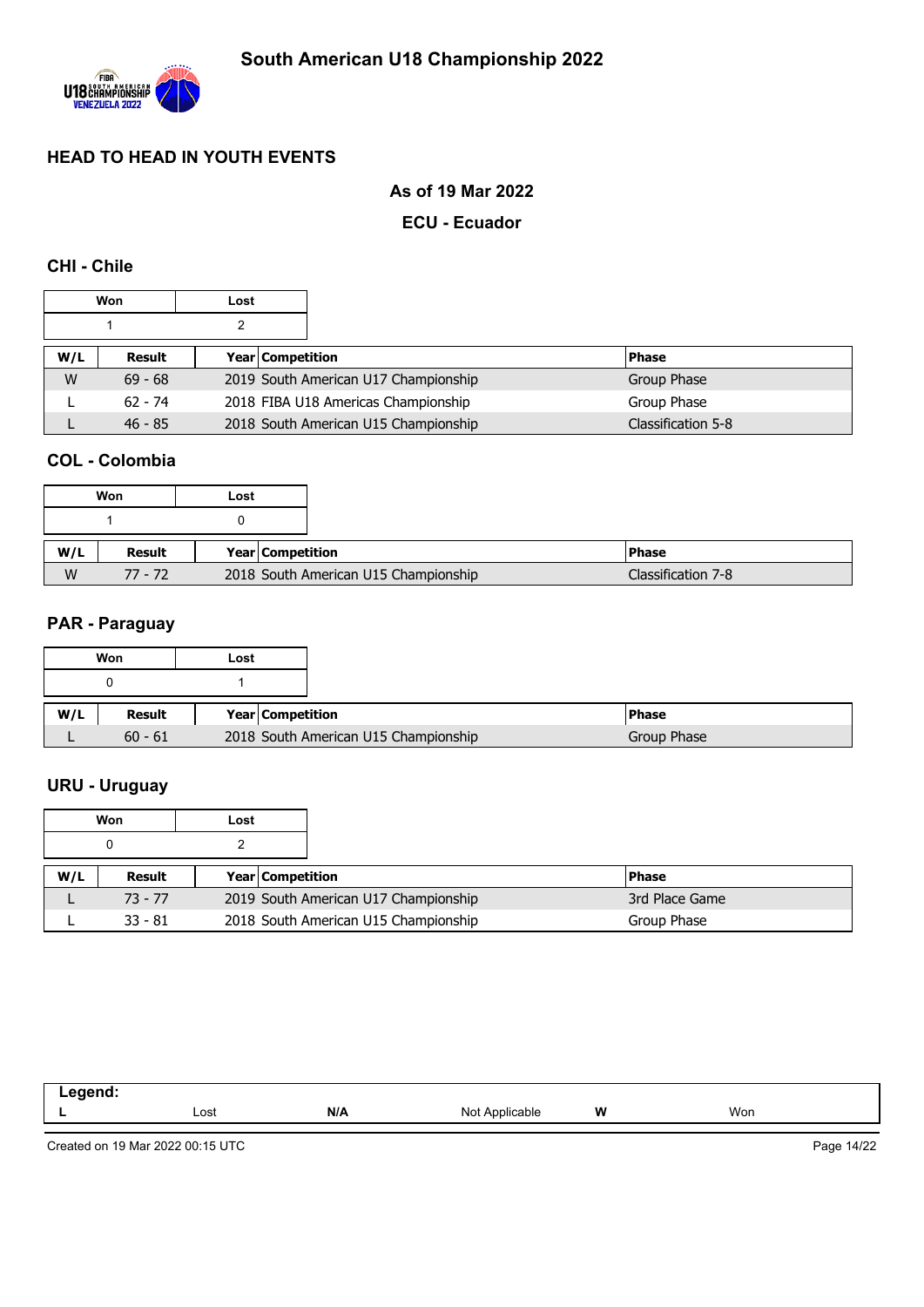

### **As of 19 Mar 2022**

#### **PAR - Paraguay**

|  | <b>Total Summary</b> |
|--|----------------------|
|--|----------------------|

| <b>Team Name</b> | Win %       | <b>Played</b> | Won         | Lost | For | Against |
|------------------|-------------|---------------|-------------|------|-----|---------|
| Colombia         | 100         |               |             | 0    | 62  | 56      |
| Ecuador          | 100         |               | 1           | 0    | 61  | 60      |
| Venezuela        | 50          | 2             | 1           | 1    | 119 | 117     |
| Uruguay          | 0           | 1             | 0           | 1    | 39  | 69      |
| Argentina        | $\mathbf 0$ | 1             | $\mathbf 0$ | 1    | 52  | 71      |
| <b>Brazil</b>    | 0           | 1             | 0           | 1    | 45  | 85      |
| Chile            | $\mathbf 0$ | 1             | $\mathbf 0$ | 1    | 43  | 73      |
| <b>Bolivia</b>   | N/A         | 0             | 0           | 0    | 0   | 0       |
| Total            | 38          | 8             | 3           | 5    | 421 | 531     |

#### **Overview per opponent**

## **ARG - Argentina**

|     | Won       | Lost |                  |                                     |
|-----|-----------|------|------------------|-------------------------------------|
|     |           |      |                  |                                     |
| W/L | Result    |      | Year Competition |                                     |
|     | $52 - 71$ |      |                  | 2017 FIBA U16 Americas Championship |

### **BRA - Brazil**

|     | Won       | Lost |                                      |               |
|-----|-----------|------|--------------------------------------|---------------|
|     |           |      |                                      |               |
| W/L | Result    |      | Year Competition                     | <b>IPhase</b> |
|     | $45 - 85$ |      | 2018 South American U15 Championship | Group Phase   |

### **CHI - Chile**

|     | Won       | Lost                                 |
|-----|-----------|--------------------------------------|
|     |           |                                      |
| W/L | Result    | Year Competition                     |
|     | $43 - 73$ | 2018 South American U15 Championship |

| .<br>- 3 |      |     |                                           |   |     |
|----------|------|-----|-------------------------------------------|---|-----|
|          | Lost | N/A | N∩t<br>Applicable<br>$\sim$<br>. <u>.</u> | W | Won |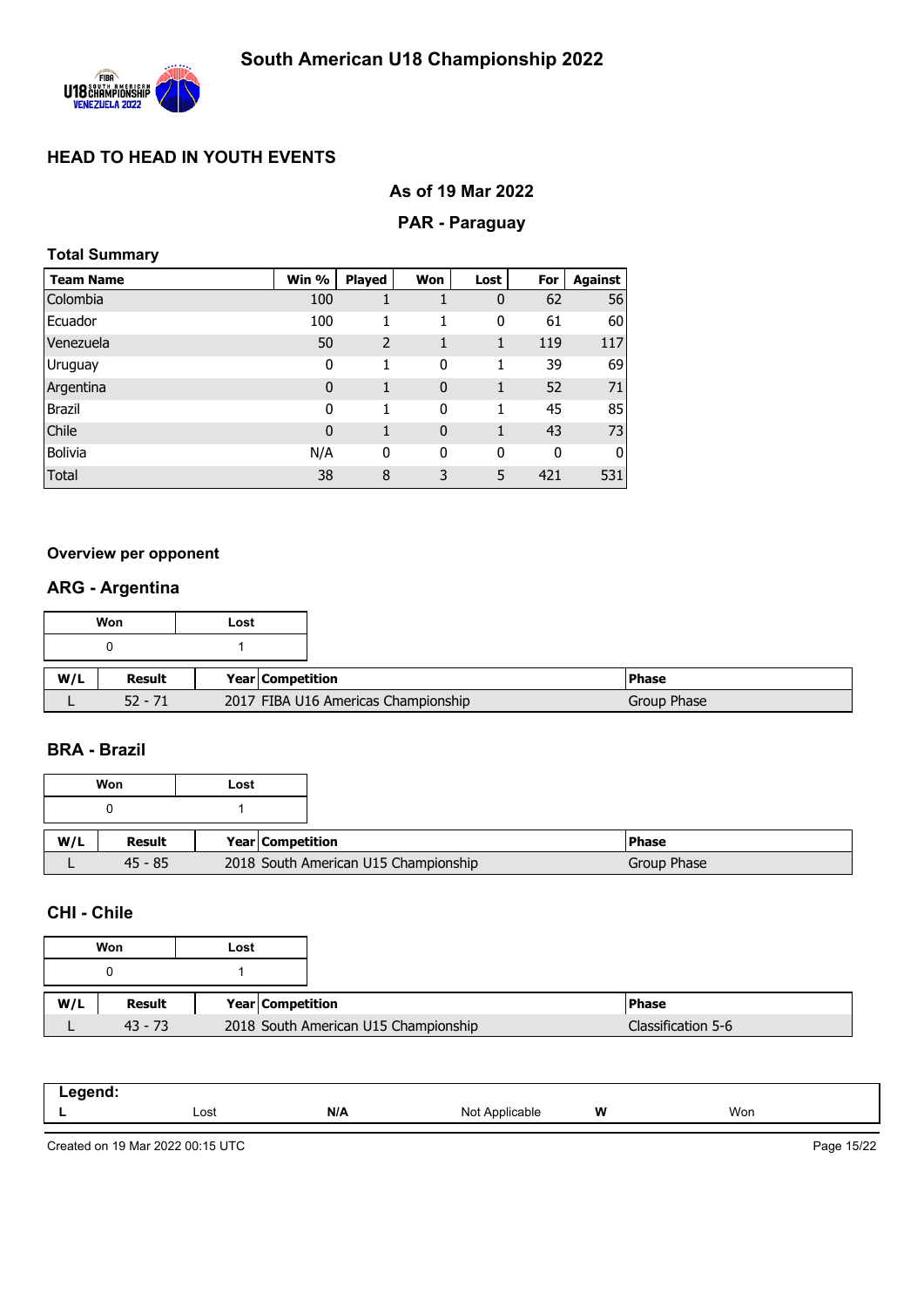

### **As of 19 Mar 2022**

### **PAR - Paraguay**

### **COL - Colombia**

#### **ECU - Ecuador**

|   | Won       | Lost |                                      |
|---|-----------|------|--------------------------------------|
|   |           |      |                                      |
|   | Result    |      | Year   Competition                   |
| W | $61 - 60$ |      | 2018 South American U15 Championship |

## **URU - Uruguay**

|     | Won       | Lost |                                      |               |
|-----|-----------|------|--------------------------------------|---------------|
|     |           |      |                                      |               |
| W/L | Result    |      | Year Competition                     | <b>IPhase</b> |
|     | $39 - 69$ |      | 2018 South American U15 Championship | Group Phase   |

#### **VEN - Venezuela**

|     | Won       | Lost |                         |                                     |                    |
|-----|-----------|------|-------------------------|-------------------------------------|--------------------|
|     |           |      |                         |                                     |                    |
| W/L | Result    |      | <b>Year Competition</b> |                                     | <b>Phase</b>       |
| W   | $70 - 64$ |      |                         | 2017 FIBA U16 Americas Championship | Group Phase        |
|     | $49 - 53$ |      |                         | 2017 FIBA U16 Americas Championship | Classification 7-8 |

| eqend:<br>$-\cdot$ . |      |     |                |   |     |
|----------------------|------|-----|----------------|---|-----|
| . .                  | Lost | N/A | Not Applicable | W | Won |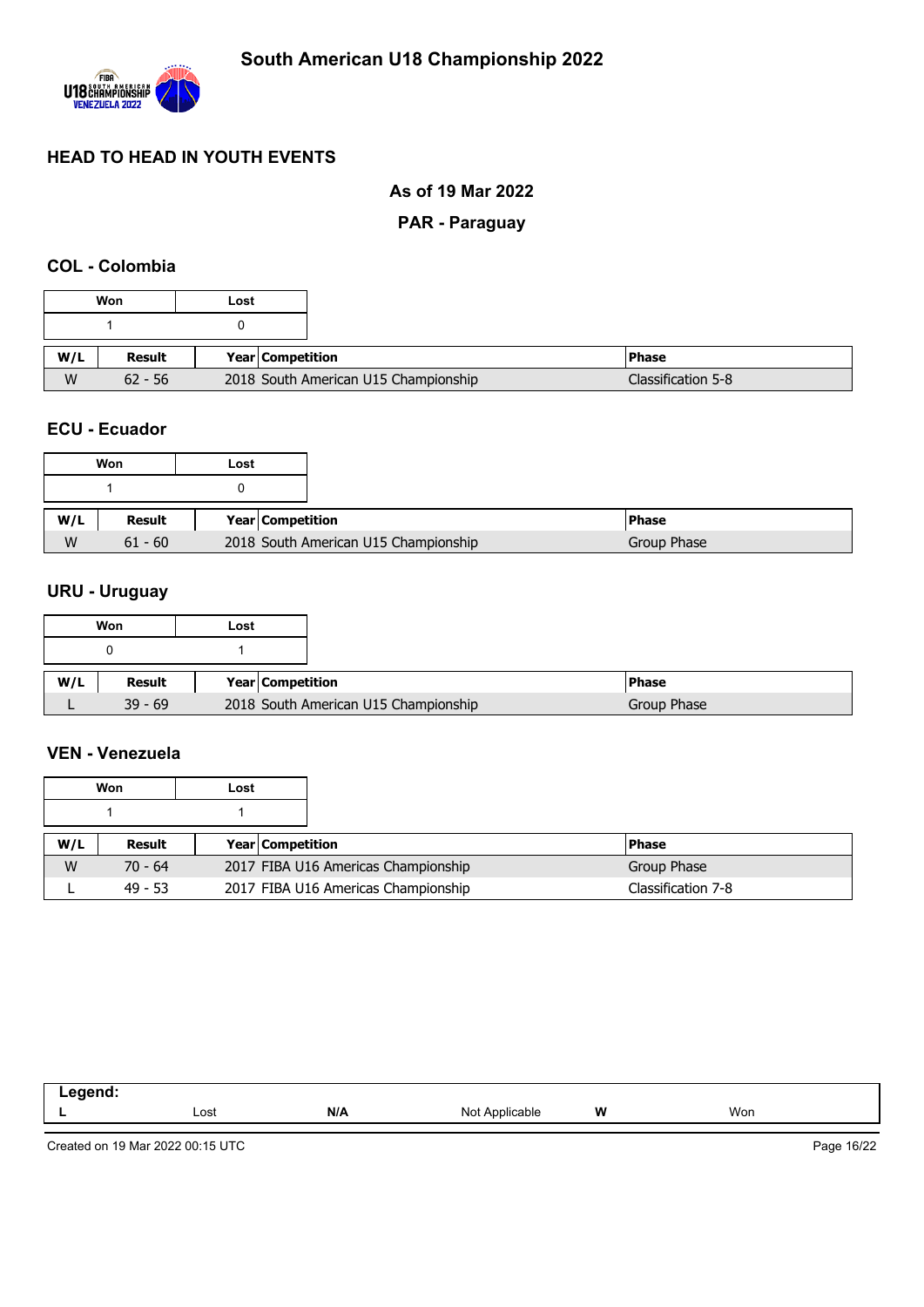

## **As of 19 Mar 2022**

## **URU - Uruguay**

### **Total Summary**

| <b>Team Name</b> | Win %       | <b>Played</b> | Won            | Lost        | For  | <b>Against</b> |
|------------------|-------------|---------------|----------------|-------------|------|----------------|
| Colombia         | 100         |               |                | $\bf{0}$    | 87   | 49             |
| Ecuador          | 100         | 2             | 2              | 0           | 158  | 106            |
| Paraguay         | 100         | 1             | 1              | $\mathbf 0$ | 69   | 39             |
| Venezuela        | 66          | 3             | 2              | 1           | 207  | 191            |
| <b>Brazil</b>    | 22          | 9             | $\overline{2}$ | 7           | 583  | 697            |
| Chile            | $\mathbf 0$ | 2             | $\mathbf 0$    | 2           | 127  | 130            |
| Argentina        | 0           | 5             | $\mathbf 0$    | 5           | 277  | 356            |
| <b>Bolivia</b>   | N/A         | 0             | 0              | 0           | 0    | 0              |
| <b>Total</b>     | 35          | 23            | 8              | 15          | 1508 | 1568           |

#### **Overview per opponent**

## **ARG - Argentina**

|     | Won       | Lost                    |                                                 |                   |
|-----|-----------|-------------------------|-------------------------------------------------|-------------------|
|     | 0         | 5                       |                                                 |                   |
| W/L | Result    | <b>Year Competition</b> |                                                 | <b>Phase</b>      |
|     | $53 - 62$ |                         | 2019 FIBA U16 Americas Championship             | Quarter-Finals    |
|     | $63 - 73$ |                         | 2019 South American U17 Championship            | Group Phase       |
|     | $55 - 67$ |                         | 2014 FIBA Americas U18 Championship for Men     | Preliminary Round |
|     | $52 - 86$ |                         | 2008 FIBA Americas U18 Championship for Men     | Qualifying Round  |
|     | $54 - 68$ |                         | 2000 Championship of the Americas for Young Men | Preliminary Round |

| .<br>-- 3<br>______ |      |     |                         |   |     |
|---------------------|------|-----|-------------------------|---|-----|
|                     | Lost | N/A | `oplicable_<br>״∩ו<br>. | W | Won |
|                     |      |     |                         |   |     |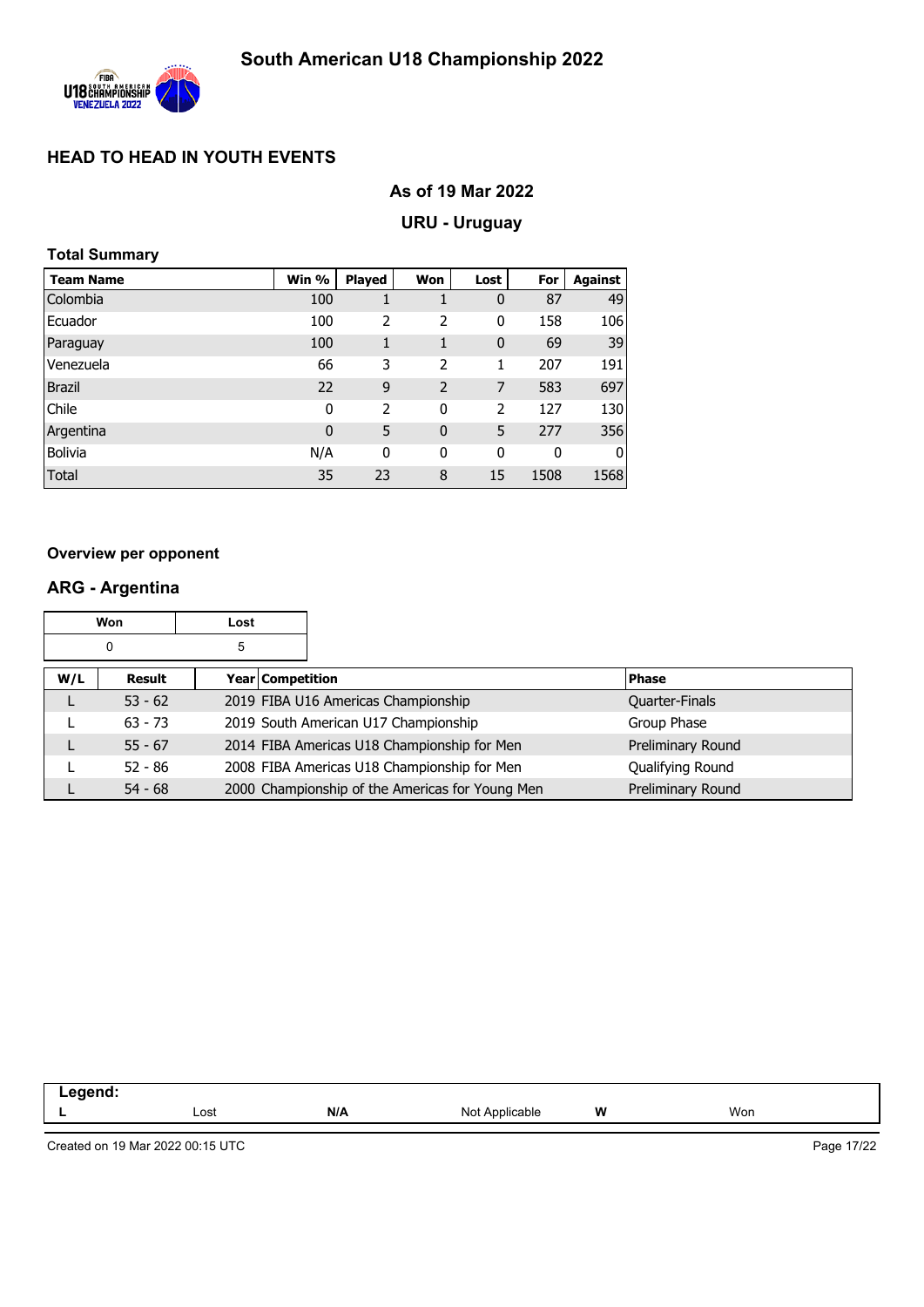

## **As of 19 Mar 2022**

## **URU - Uruguay**

### **BRA - Brazil**

|     | Won            | Lost               |                                                  |                        |
|-----|----------------|--------------------|--------------------------------------------------|------------------------|
|     | $\overline{2}$ |                    |                                                  |                        |
| W/L | <b>Result</b>  | Year   Competition |                                                  | <b>Phase</b>           |
| W   | $68 - 55$      |                    | 2019 FIBA U16 Americas Championship              | Group Phase            |
|     | $63 - 72$      |                    | 2019 South American U17 Championship             | Semi-Finals            |
| W   | $66 - 63$      |                    | 2018 South American U15 Championship             | Group Phase            |
|     | $57 - 65$      |                    | 2018 South American U15 Championship             | Final                  |
|     | $55 - 97$      |                    | 2014 FIBA Americas U18 Championship for Men      | Reclassification Round |
|     | $64 - 71$      |                    | 2010 FIBA Americas U18 Championship for Men      | Qualifying Round       |
|     | $66 - 71$      |                    | 2006 FIBA Americas U18 Championship for Men      | Qualifiyng Round       |
|     | $70 - 107$     |                    | 1994 Championship of the Americas for Junior Men | Preliminary Round      |
|     | 74 - 96        |                    | 1979 World Championship for Junior Men           | Preliminary Round      |

### **CHI - Chile**

|     | Won       | Lost |                         |                                             |                  |
|-----|-----------|------|-------------------------|---------------------------------------------|------------------|
|     |           |      |                         |                                             |                  |
| W/L | Result    |      | <b>Year Competition</b> |                                             | l Phase          |
|     | $62 - 64$ |      |                         | 2013 FIBA Americas U16 Championship for Men | Qualifiyng Round |
|     | $65 - 66$ |      |                         | 2013 FIBA Americas U16 Championship for Men | Final Round      |

## **COL - Colombia**

|     | Won       | Lost |                                      |             |
|-----|-----------|------|--------------------------------------|-------------|
|     |           |      |                                      |             |
| W/L | Result    |      | Year Competition                     | l Phase     |
| W   | $87 - 49$ |      | 2019 South American U17 Championship | Group Phase |

## **ECU - Ecuador**

|         | Won       | Lost |                                      |                |   |                |  |  |
|---------|-----------|------|--------------------------------------|----------------|---|----------------|--|--|
|         | ◠         | 0    |                                      |                |   |                |  |  |
| W/L     | Result    |      | Year Competition                     |                |   | <b>IPhase</b>  |  |  |
| W       | 77 - 73   |      | 2019 South American U17 Championship |                |   | 3rd Place Game |  |  |
| W       | $81 - 33$ |      | 2018 South American U15 Championship |                |   | Group Phase    |  |  |
| Legend: |           |      |                                      |                |   |                |  |  |
|         |           | Lost | N/A                                  | Not Applicable | w | Won            |  |  |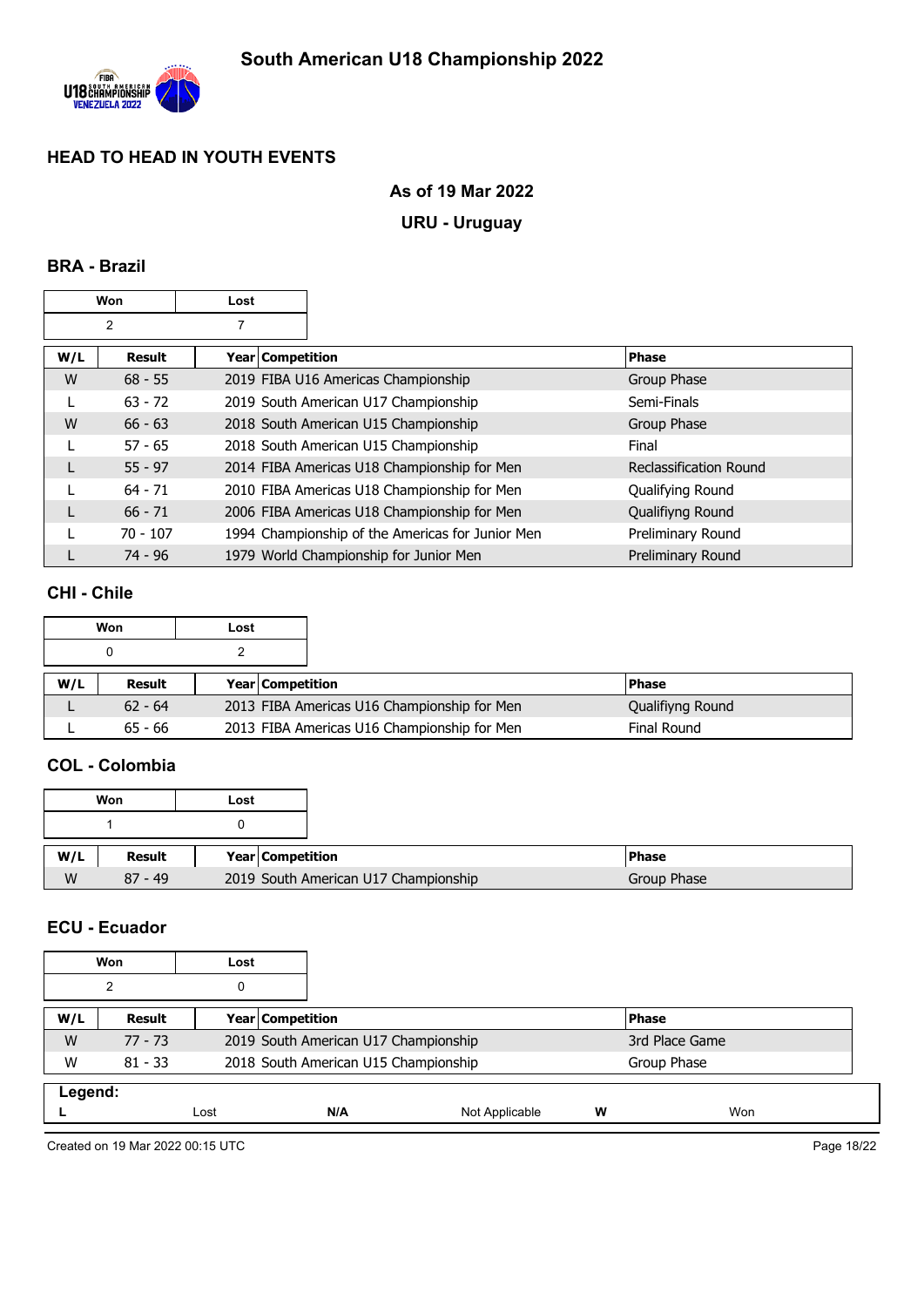

### **As of 19 Mar 2022**

**URU - Uruguay**

### **ECU - Ecuador**

| Won | Lost |  |  |
|-----|------|--|--|
|     |      |  |  |

### **PAR - Paraguay**

|     | Won       | Lost |                  |                                      |
|-----|-----------|------|------------------|--------------------------------------|
|     |           |      |                  |                                      |
|     |           |      |                  |                                      |
| W/L | Result    |      | Year Competition |                                      |
| W   | $69 - 39$ |      |                  | 2018 South American U15 Championship |

## **VEN - Venezuela**

|     | Won       | Lost |                         |                                             |  |                    |
|-----|-----------|------|-------------------------|---------------------------------------------|--|--------------------|
|     |           |      |                         |                                             |  |                    |
| W/L | Result    |      | <b>Year Competition</b> |                                             |  | <b>Phase</b>       |
| W   | 79 - 76   |      |                         | 2019 South American U17 Championship        |  | Group Phase        |
| W   | $65 - 41$ |      |                         | 2018 South American U15 Championship        |  | Semi-Finals        |
|     | $63 - 74$ |      |                         | 2008 FIBA Americas U18 Championship for Men |  | <b>Final Round</b> |

| ----- |      |     |                            |   |     |
|-------|------|-----|----------------------------|---|-----|
| --    | Lost | N/A | Not<br>$n_{\rm m}$<br>able | W | Won |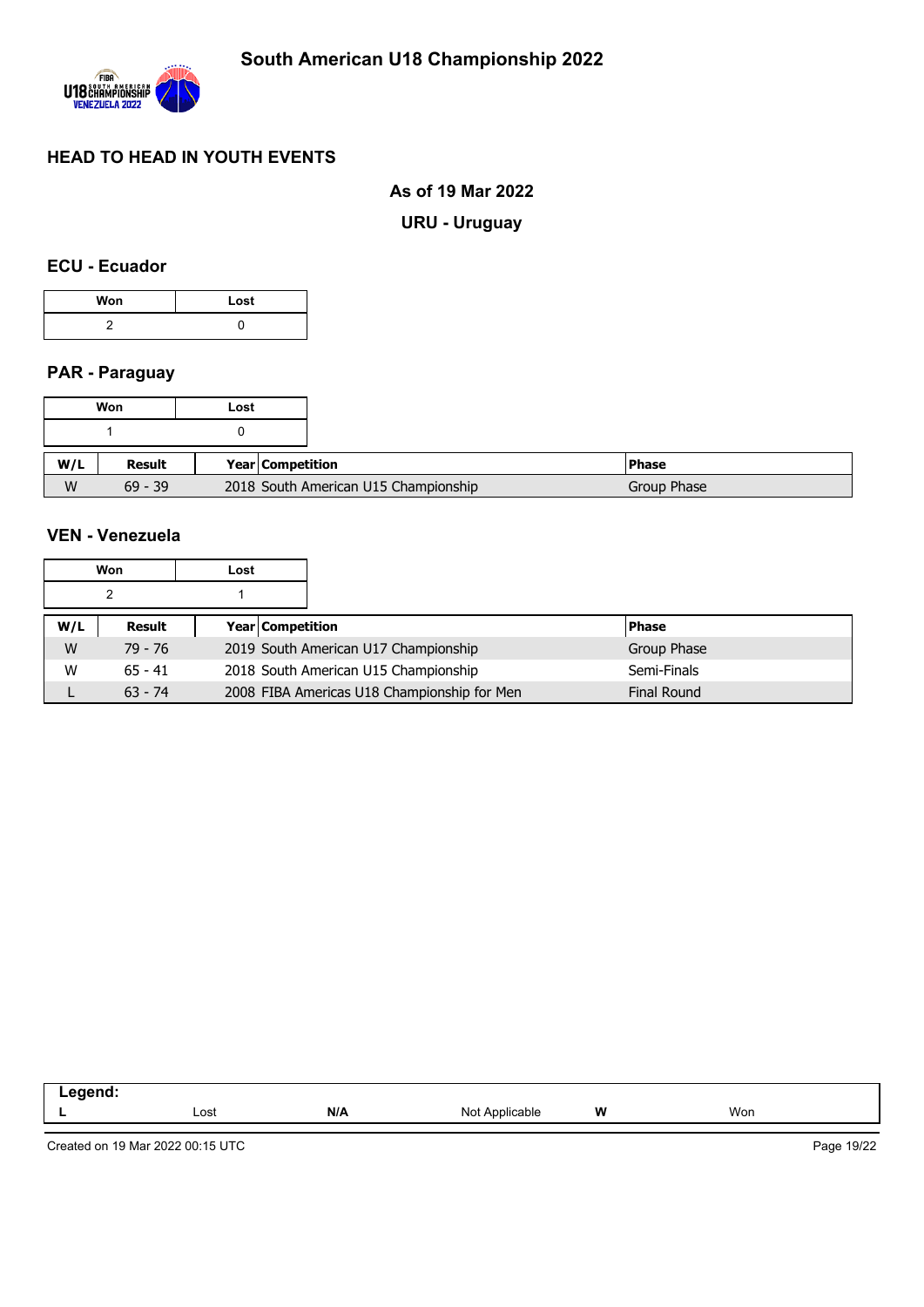

## **As of 19 Mar 2022**

### **VEN - Venezuela**

### **Total Summary**

| <b>Team Name</b> | Win % | <b>Played</b>  | Won            | Lost           | For         | <b>Against</b>   |
|------------------|-------|----------------|----------------|----------------|-------------|------------------|
| Chile            | 100   | $\overline{2}$ | 2              | 0              | 163         | 131              |
| Colombia         | 100   | 2              | 2              | 0              | 156         | 106              |
| <b>Brazil</b>    | 80    | 5              | $\overline{4}$ | 1              | 389         | 358              |
| Paraguay         | 50    | $\overline{2}$ | 1              | 1              | 117         | 119              |
| Uruguay          | 33    | 3              | 1              | $\overline{2}$ | 191         | 207              |
| Argentina        | 11    | 9              | 1              | 8              | 546         | 642              |
| <b>Bolivia</b>   | N/A   | $\mathbf 0$    | $\mathbf 0$    | $\mathbf 0$    | $\mathbf 0$ | $\boldsymbol{0}$ |
| Ecuador          | N/A   | 0              | 0              | 0              | 0           | $\overline{0}$   |
| Total            | 48    | 23             | 11             | 12             | 1562        | 1563             |

#### **Overview per opponent**

## **ARG - Argentina**

| Won |               | Lost             |                                                  |                   |
|-----|---------------|------------------|--------------------------------------------------|-------------------|
|     |               | 8                |                                                  |                   |
| W/L | <b>Result</b> | Year Competition |                                                  | <b>Phase</b>      |
| L   | $87 - 90$     |                  | 2019 South American U17 Championship             | Group Phase       |
|     | $61 - 87$     |                  | 2018 South American U15 Championship             | Group Phase       |
| L   | $58 - 64$     |                  | 2018 South American U15 Championship             | 3rd Place Game    |
|     | $39 - 46$     |                  | 2017 FIBA U16 Americas Championship              | Group Phase       |
| L   | $51 - 71$     |                  | 2015 FIBA Americas U16 Championship for Men      | Preliminary Round |
|     | $58 - 66$     |                  | 2009 FIBA Americas U16 Championship for Men      | Semifinal Round   |
| W   | 78 - 76       |                  | 2003 World Championship for Junior Men           | <b>Finals</b>     |
|     | $65 - 75$     |                  | 1998 Championship of the Americas for Junior Men | Semi-Finals       |
|     | $49 - 67$     |                  | 1994 Championship of the Americas for Junior Men | Preliminary Round |

| .  |      |     |                       |   |     |
|----|------|-----|-----------------------|---|-----|
| -- | Lost | N/A | <b>licable</b><br>Not | w | Won |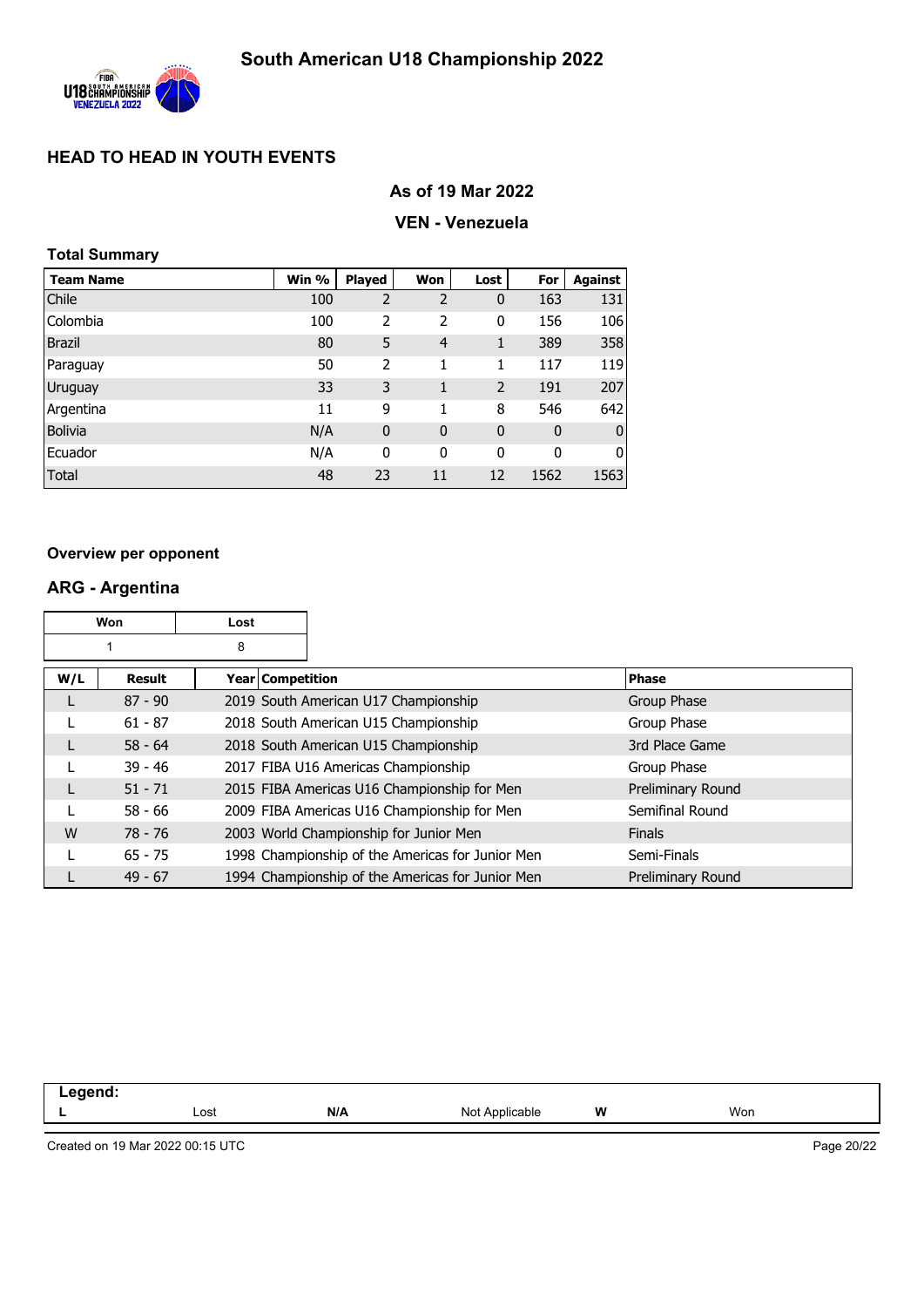

### **As of 19 Mar 2022**

### **VEN - Venezuela**

### **BRA - Brazil**

|     | Won       | Lost             |                                                  |                   |
|-----|-----------|------------------|--------------------------------------------------|-------------------|
|     | 4         |                  |                                                  |                   |
| W/L | Result    | Year Competition |                                                  | <b>Phase</b>      |
| W   | $81 - 58$ |                  | 2009 FIBA Americas U16 Championship for Men      | Qualifying Round  |
| W   | 78 - 76   |                  | 2002 FIBA Americas Championship U18              | Qualifiyng Round  |
| W   | $78 - 73$ |                  | 1998 Championship of the Americas for Junior Men | Preliminary Round |
|     | $70 - 74$ |                  | 1998 Championship of the Americas for Junior Men | Final             |
| W   | $82 - 77$ |                  | 1994 Championship of the Americas for Junior Men | Quarter-Finals    |

## **CHI - Chile**

|     | Won       | Lost |                         |                                      |                    |  |
|-----|-----------|------|-------------------------|--------------------------------------|--------------------|--|
|     |           |      |                         |                                      |                    |  |
| W/L | Result    |      | <b>Year Competition</b> |                                      | <b>Phase</b>       |  |
| W   | $87 - 74$ |      |                         | 2019 South American U17 Championship | Classification 5-6 |  |
| W   | $76 - 57$ |      |                         | 2018 South American U15 Championship | Group Phase        |  |

## **COL - Colombia**

|     | Won       | Lost |                         |                                      |              |
|-----|-----------|------|-------------------------|--------------------------------------|--------------|
|     |           |      |                         |                                      |              |
| W/L | Result    |      | <b>Year Competition</b> |                                      | <b>Phase</b> |
| W   | $92 - 52$ |      |                         | 2019 South American U17 Championship | Group Phase  |
| W   | $64 - 54$ |      |                         | 2018 South American U15 Championship | Group Phase  |

## **PAR - Paraguay**

|     | Won       | Lost |                         |                                     |                    |
|-----|-----------|------|-------------------------|-------------------------------------|--------------------|
|     |           |      |                         |                                     |                    |
| W/L | Result    |      | <b>Year Competition</b> |                                     | <b>IPhase</b>      |
|     | $64 - 70$ |      |                         | 2017 FIBA U16 Americas Championship | Group Phase        |
| W   | $53 - 49$ |      |                         | 2017 FIBA U16 Americas Championship | Classification 7-8 |

| -- | Lost | N/A | Not<br>Applicable | W | Won |
|----|------|-----|-------------------|---|-----|